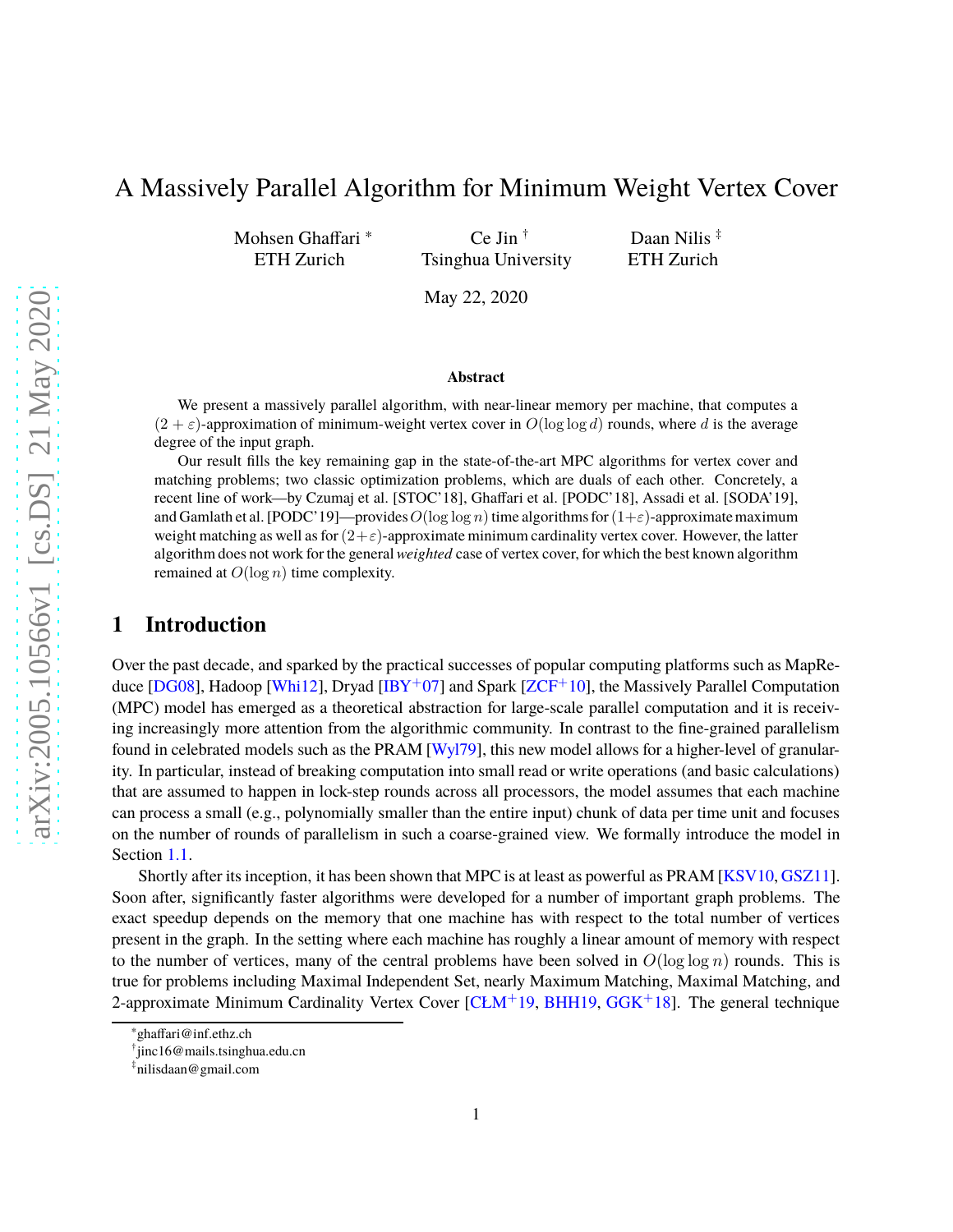is a certain "*round compression*", which starts with an O(log n) round PRAM or LOCAL [\[Lin92\]](#page-20-4) model algorithm and successively compresses a considerable fraction of the remaining rounds of the algorithm into just one round of the MPC model. However, these results do not extend to the Minimum Weight Vertex Cover problem and particularly the compression technique fails in managing the deviations created in the weighted case. Indeed, prior to this work, the question of a similar algorithm for the weighted case remained open, and the best known algorithm for the weighted case remained at the classic  $O(\log n)$  time that follows from PRAM and LOCAL model literature (e.g.  $[KY09]$ ). In this paper, we resolve this problem by presenting an  $O(\log \log n)$  time algorithm for the weighted case.

In the next sections we formally introduce the MPC model and the current state-of-the-art. Consequently we describe our technical contributions on a high level.

#### <span id="page-1-0"></span>**1.1 Model Description**

In this work we use the MPC (Massively Parallel Computation) model, which can be traced back to descriptions given by Karloff et al.  $[KSV10]$  and Feldman et al.  $[FMS<sup>+</sup>10]$ , and was later refined by several works [\[GSZ11,](#page-19-2) [BKS17,](#page-19-6) [ANOY14\]](#page-18-1). In the most general setting we have the following description: given a problem with input size N, there are M machines, each with S words of memory. The size of each machine's memory is assumed to be considerably (e.g., polynomially) smaller than the entire data of the problem. More concretely, the memory size S is assumed to satisfy  $S \leq N^{1-\alpha}$  for a constant  $\alpha > 0$ . Ideally, we want to be able to work with as small as possible memory requirement, per machine. Since the cluster of machines has to be able to store the input, a natural lower bound for the number of machines is  $M \ge \frac{N}{S}$ ; this is typically tight up to a logarithmic factor and we usually assume  $M = \widetilde{\Theta}(\frac{N}{S})$ . Initially the input is divided arbitrarily among all machines. Computation proceeds in synchronous rounds, where in each round every machine can execute some computation on the data it holds. This local computation is restricted to be of polynomial running time with respect to the local memory size. After this computation, there is a round of communication where each machine can send to every other machine some data – thus the network graph is the complete graph. The only restriction on the communication is that the total amount of data that one machine sends or receives cannot exceed its memory capacity S. The bottleneck in this model is the communication. Therefore the analysis of an algorithm running in the MPC model is focused on the number of rounds.

When considering graph problems, for most problems, the technical difficulty (and the round complexity) of the problem increases as the memory per machine decreases. We will soon discuss instances of this. Considering this effect, in the literature, there is a further distinction of the regimes of the MPC model based on how much memory a machine has relative to the number of vertices,  $n$ , in the graph:

- (A) *Strongly super-linear memory regime:*  $S \ge n^{1+\beta}$ , for a constant  $\beta \in (0,1)$
- (B) *Near-linear memory regime:*  $S \in \widetilde{\Theta}(n)$
- (C) *Strongly sub-linear memory regime*:  $S \leq n^{1-\beta}$ , for a constant  $\beta \in (0,1)$

The goal in the area is to obtain fast algorithms for as small as possible memory requirements, per machine.

#### **1.2 State-of-the-Art**

First of all, by positive simulation results from Karloff et al. [\[KSV10\]](#page-20-3) and Goodrich et al. [\[GSZ11\]](#page-19-2) it is known that any CREW PRAM algorithm using  $O(n^{2-2\varepsilon})$  total memory,  $O(n^{2-2\varepsilon})$  processors and  $t=t(n)$  time can be run in  $O(t)$  rounds of MPC. The primary goal in the MPC model is to find algorithms that run strictly (and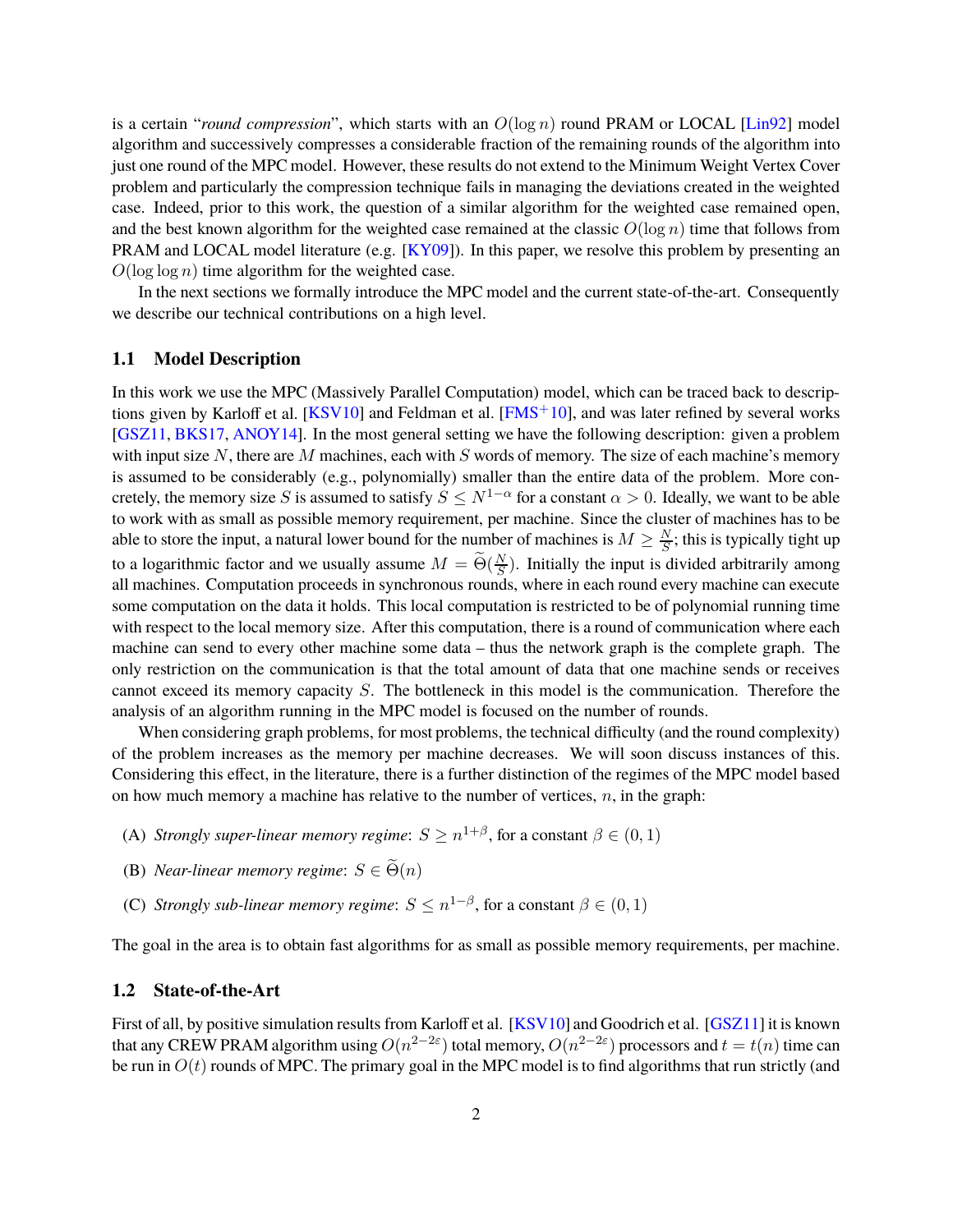ideally significantly) faster than their PRAM counterparts. For the problems in focus in this paper— $(2 + \varepsilon)$ approximate Vertex Cover, Maximal Matching, and  $(1 + \varepsilon)$ -approximate Maximum Matching— $O(\log n)$ time algorithms are known through this simulation and via classic results in the PRAM and LOCAL model [\[II86,](#page-19-7) [LPSP08\]](#page-20-6). The primary goal for these problems in the MPC setting is to obtain algorithms with time complexity much faster than  $O(\log n)$ , ideally with as small as possible memory requirements per machine.

For the strongly super-linear memory regime, Lattanzi et al. [\[LMSV11\]](#page-20-7) provided a constant round algorithm to find a maximal matching. Using that algorithm as a building block they also provided constant round algorithms to compute an 8-approximate weighted maximum matching, 2-approximate minimum vertex cover and 3/2-approximate minimum edge cover.

The near-linear memory regime presented much more difficulty and for a number of years, there was no sub-logarithmic time algorithm known for any of these problems. That changed with a breakthrough from Czumaj et al. that showed the first sub-logarithmic time algorithm for maximum matching  $[CLM^+19]$ . In that work the authors present an algorithm that computes a  $(2 + \varepsilon)$ -approximate maximum matching in  $O((\log \log n)^2)$  MPC rounds. Later this result has been improved and simplified by Assadi et al. [\[ABB](#page-18-2)<sup>+</sup>19] and Ghaffari et al. [\[GGK](#page-19-4)+18] to reach an  $O(\log \log n)$  round algorithm that computes a  $(1+\varepsilon)$ -approximate maximum matching. Moreover, the method of Ghaffari et al. [\[GGK](#page-19-4)+18] also provides a  $(2+\epsilon)$ -approximate minimum cardinality vertex cover. Gamlath et al. [\[GKMS19\]](#page-19-8) showed an extension of the matching problem to the weighted case, providing a  $(1 + \varepsilon)$ -approximate maximum weight matching in  $O(\log \log n)$  rounds. However, the weighted case of the vertex cover problem has remained open and the best known algorithm remains at the  $O(\log n)$  complexity that follows from the PRAM literature.

**A remark regarding the strongly sub-linear memory regime.** The case of the strongly sub-linear memory regime appears to be considerably harder and there is no known poly( $\log \log n$ ) round algorithm for the general case of any of the above problems. The best known result is a work of Ghaffari and Uitto [\[GU19\]](#page-19-9) that provides  $\widetilde{O}(\sqrt{\log n})$ -round algorithms for maximal independent set, maximal matching, 2-approximation of minimum vertex cover, and  $(1 + \varepsilon)$ -approximation of maximum matching. For special graph families, concretely trees and low arboricity graphs, poly( $\log \log n$ ) round algorithms were provided by Behnezhad et al.  $[BBD+19]$ .

#### **1.3 Our Contributions**

Our main result, which positively answers the open question for the weighted case of vertex cover in the near-linear memory regime, is as follows:

**Theorem 1.1.** *There is a randomized MPC algorithm, with*  $\widetilde{O}(n)$  *memory per machine, that computes a* (2 + ε)*-approximate minimum weight vertex cover in* O(log log d) *rounds in any input graph with* n *vertices and average degree* d*, with high probability*[1](#page-2-0) *.*

We emphasize that our round complexity is a function of the *average* degree d, instead of the maximum degree ∆. We are not aware of any prior work in MPC where the round complexity is a function of the average degree.

Let us briefly discuss the method: Our algorithm follows a similar outline with the algorithm by Ghaffari et al. [\[GGK](#page-19-4)+18] for the unweighted case, and more generally the *round compression* idea introduced by Czumaj et al.  $[CLM+19]$ , but with some crucial and important changes that allow us to handle the weighted case.

<span id="page-2-0"></span><sup>&</sup>lt;sup>1</sup>As standard, we use the phrase *with high probability*, or the abbreviation w.h.p., to indicate that an event happens with probability at least  $1 - \frac{1}{n^c}$  for any desirable constant  $c > 0$ .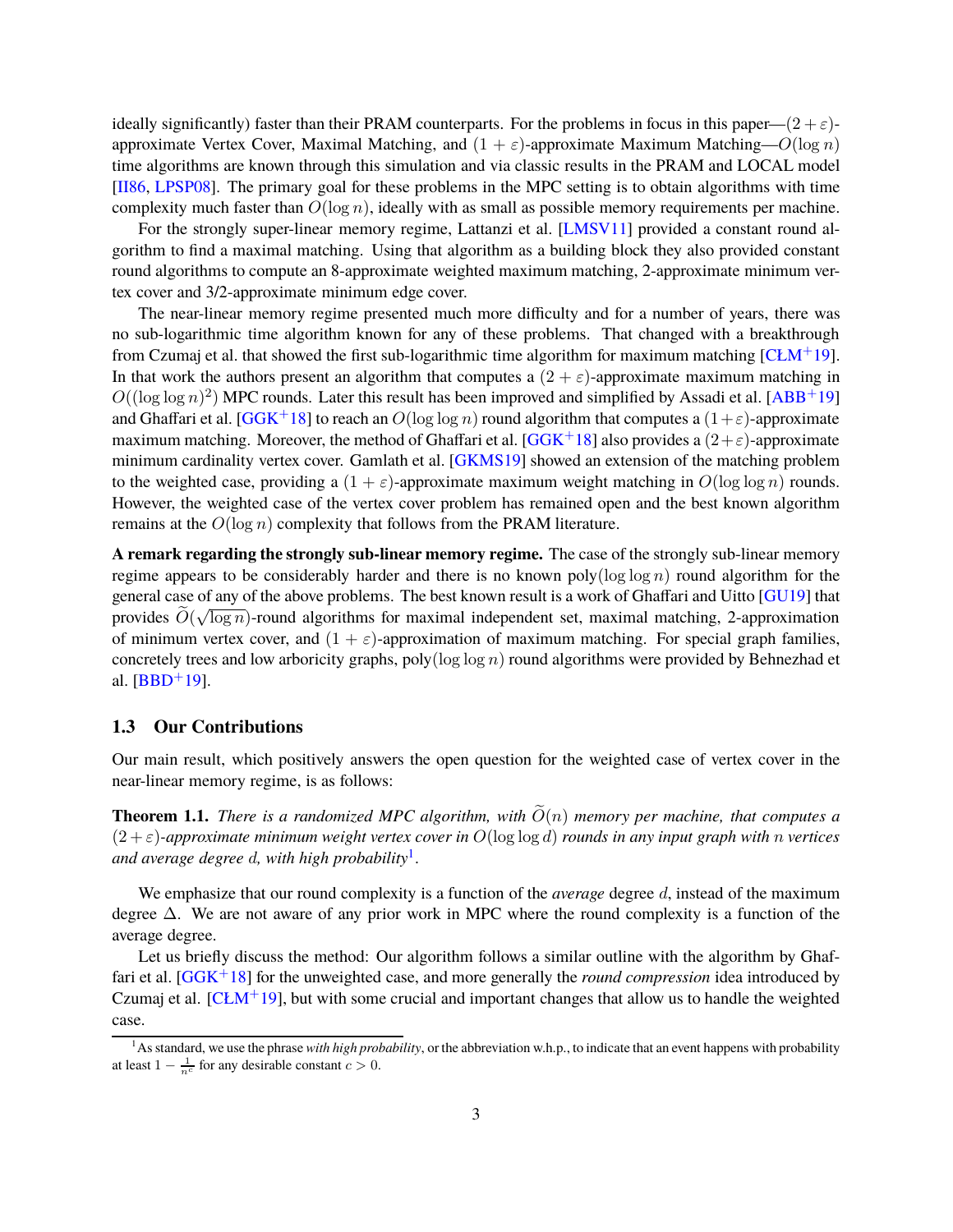The general round compression technique works roughly as follows: randomly partition the vertices among a small set of machines and simulate many iterations of a suitable LOCAL algorithm on the induced subgraphs in these machines. Then communicate the results and repeat for a few steps. The power lies in the possibility to simulate up to a constant fraction of the iterations of the LOCAL algorithm, by just working on the randomly partitioned graph and without any further communication among the machines, since the error incurred from neglecting cross-partition interactions is very small (which can be shown using concentration inequalities).

Compared to the unweighted case, it is more difficult to analyze the behaviour of the progress that is being made during the algorithm, simply because there is an additional factor that influences the behaviour of a vertex, namely its weight. The behaviour of a vertex in the unweighted setting is completely dependent on its degree, which is moreover possible to estimate after taking a random subgraph. This property does not hold when vertex weights are added—due to the inherent deviations in the related random variables—and hence additional ideas are needed to make sure that we can still simulate the vertices well and moreover, that our algorithm makes enough progress in each step.

After introducing the necessary background, in Section [3.2](#page-6-0) we will give an overview of our novel ideas for resolving the above-mentioned issues in the weighted case. We suspect that some of the ideas presented there for handling weights in round compression might find applications in other instances of round compression, where we have to deal with weights (and where natural sampling ideas face deviation issues).

**Implications for Congested Clique.** A very closely related model, which has received significant attention over the past few years from the distributed computing community, is the *congested clique* model [\[LPSPP05\]](#page-20-8). This model was initially proposed to capture computing on overlay networks. The network is presented as a fully connected graph, where on each node there is a machine and the machines can communicate in an all-to-all fashion. The precise method of communication is abstracted away – there could be a direct link between all machines or a routing protocol to make communication possible. Therefore, the communication is considered to be the bottleneck and only small messages can be sent (of size  $O(\log n)$ , with n the number of nodes in the graph). Computation proceeds again in synchronized rounds where each machine executes some local computation and then sends messages to other machines. The local memory and computation power are assumed to be unlimited.

In [\[BDH18,](#page-18-4) Theorem 3.2] the authors show a two-way simulation to show that the near-linear memory MPC setting, in their words *semi-MapReduce*, is equivalent to congested clique. Thus, our result also implies an  $O(\log \log d)$  round algorithm for  $(2+\varepsilon)$  approximate minimum weight vertex cover in the congested clique model.

**Roadmap.** The remaining sections are structured as follows: Section [2](#page-3-0) presents some basic preliminaries and notation. In Section [3,](#page-4-0) we provide an in depth description of our algorithm. Then, Section [4](#page-10-0) provides the detailed analysis of the memory requirements, round complexity, and accuracy achieved by our algorithm.

### <span id="page-3-0"></span>**2 Preliminaries**

We denote an undirected graph  $G = (V, E)$  by its vertex set V and its edge set E, where an edge  $e \in E$  is an unordered pair of vertices, e.g.  $e = (u, v)$  represents an undirected edge between the vertices  $u, v \in V$ . Furthermore, we denote the degree of a vertex with  $d(v)$  and the maximum degree of any vertex present in the graph is  $\Delta$ . In this paper we consider graphs with vertex weights, denoted  $w(u) \in \mathbb{R}^+$  for  $u \in V$ . For a vertex subset  $V' \subseteq V$ , we will use the notation  $E[V']$  to denote  $\{e = (u, v) \in E \mid u \in V', v \in V'\}$ , the edges in the induced subgraph of V'. We use  $E[V';V'']$  to denote  $\{e = (u, v) \in E \mid u \in V', v \in V''\}$ .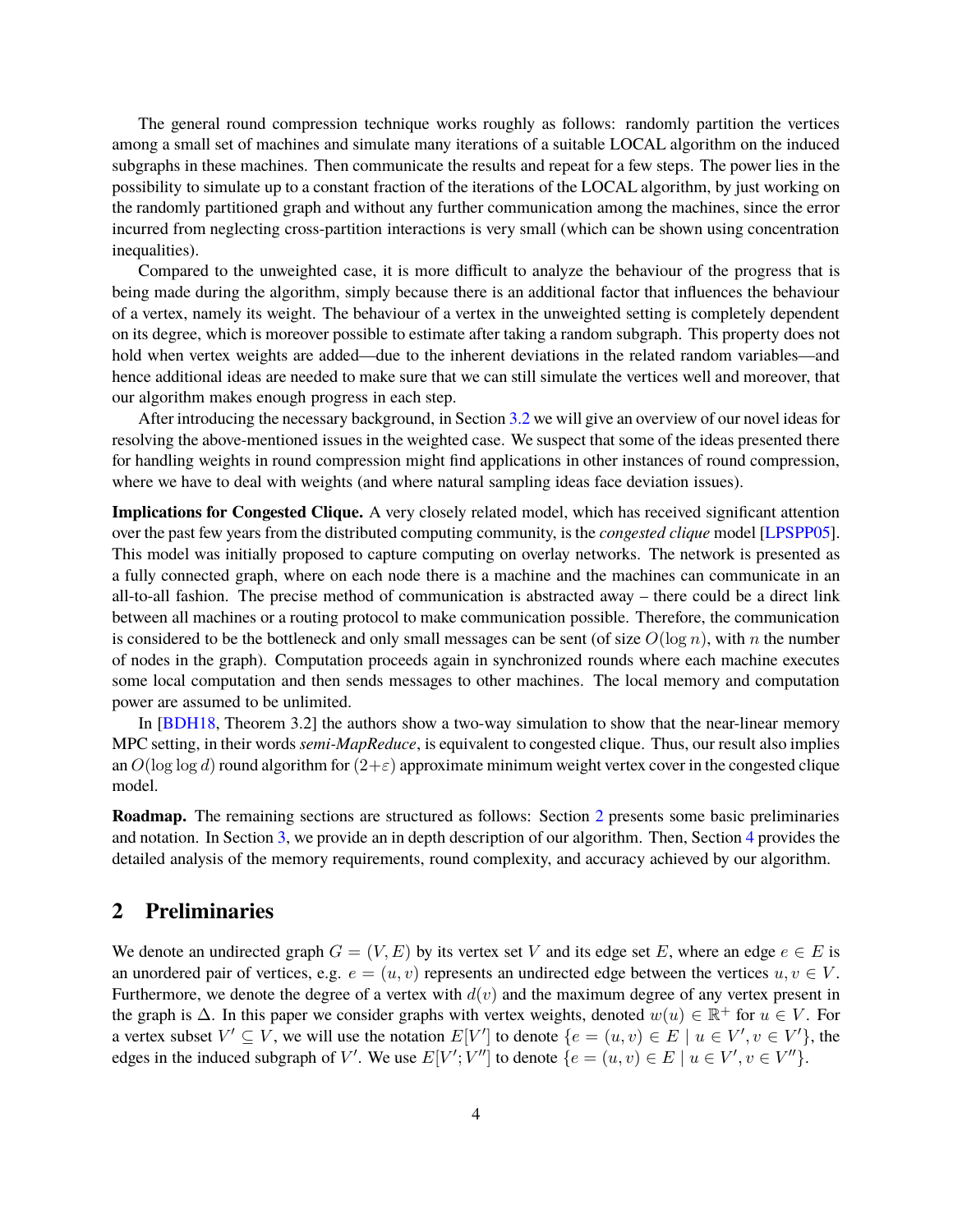|      | Primal                          |                        |
|------|---------------------------------|------------------------|
| mın  | $\sum_{v \in V} z_v \cdot w(v)$ |                        |
| s.t. | $z_u + z_v \geq 1$              | $\forall (u, v) \in E$ |
|      | $z_v > 0$                       | $\forall v \in V$      |
|      |                                 |                        |
|      | Dual                            |                        |
| max  | $\sum_{e \in E} x_e$            |                        |
| s.t. | $\sum_{e \ni v} x_e \leq w(v)$  | $\forall v \in V$      |
|      | $x_e \geq 0$                    | $\forall e \in E$      |
|      |                                 |                        |

Figure 1: Linear programming relaxation for MWVC

For asymptotic notations  $O, \Theta, \Omega$ , an additional tilde hides polylogarithmic factors. For example,  $O(f)$ denotes  $O(f \cdot \text{poly}\log(f)).$ 

We will frequently use the following form of Chernoff bounds to bound the tails of a sum of independent random variables.

**Theorem 2.1** (Chernoff bounds). Let  $X = \sum_{i=1}^{n} X_i$  be the summation of independent random variables, *each assuming values in* [0, 1]*. Let*  $\mu = \mathbb{E}(X)$ *. Then* 

- $\mathbb{P}(|X \mu| \ge \delta \mu)$  ≤ 2 exp  $(-\delta^2 \mu/3)$  *for*  $0 \le \delta \le 1$ *.*
- $\mathbb{P}(|X \mu| \ge \delta \mu) \le 2 \exp(-\delta \mu/3)$  *for*  $\delta > 1$ *.*

More information about the background and applications of these Chernoff bounds can be found in [\[DP09\]](#page-19-10).

### <span id="page-4-0"></span>**3 The Algorithm**

As discussed earlier in the introduction, our MPC algorithm follows the framework of  $[GGK^+18]$  and uses the powerful *round compression* technique first introduced in [\[CŁM](#page-19-3)+19]. Recall that a critical part of such an MPC algorithm is a centralized/LOCAL algorithm that allows for efficient simulation under random sampling.

In the following section we describe the centralized algorithm we will use and analyse its approximation guarantee. Then in the next section we give an overview of our MPC algorithm and highlight the differences with the algorithm for the unweighted case  $[GGK^+18]$ . In the last section we outline the full MPC algorithm.

#### **3.1 Centralized Algorithm**

We first describe a centralized algorithm for computing a  $(2 + \varepsilon)$ -approximate weighted vertex cover, using the standard primal-dual framework; this approach can be traced back to the first studies on approximating the vertex cover problem [\[Hoc82,](#page-19-11) [BYE81\]](#page-19-12).

We maintain the dual variables  $\{x_e\}_{e \in E}$  which form a valid *fractional matching*, i.e., they satisfy the dual constraints  $\sum_{e \ni v} x_e \leq w(v)$  for all  $v \in V$ . Every vertex has a status of being *active* or *frozen*, indicating whether this vertex is still participating in the algorithm. We say an edge is *active*, if and only if both of its endpoints are active. We start with a valid fractional matching, and set all vertices to be *active*. Then, we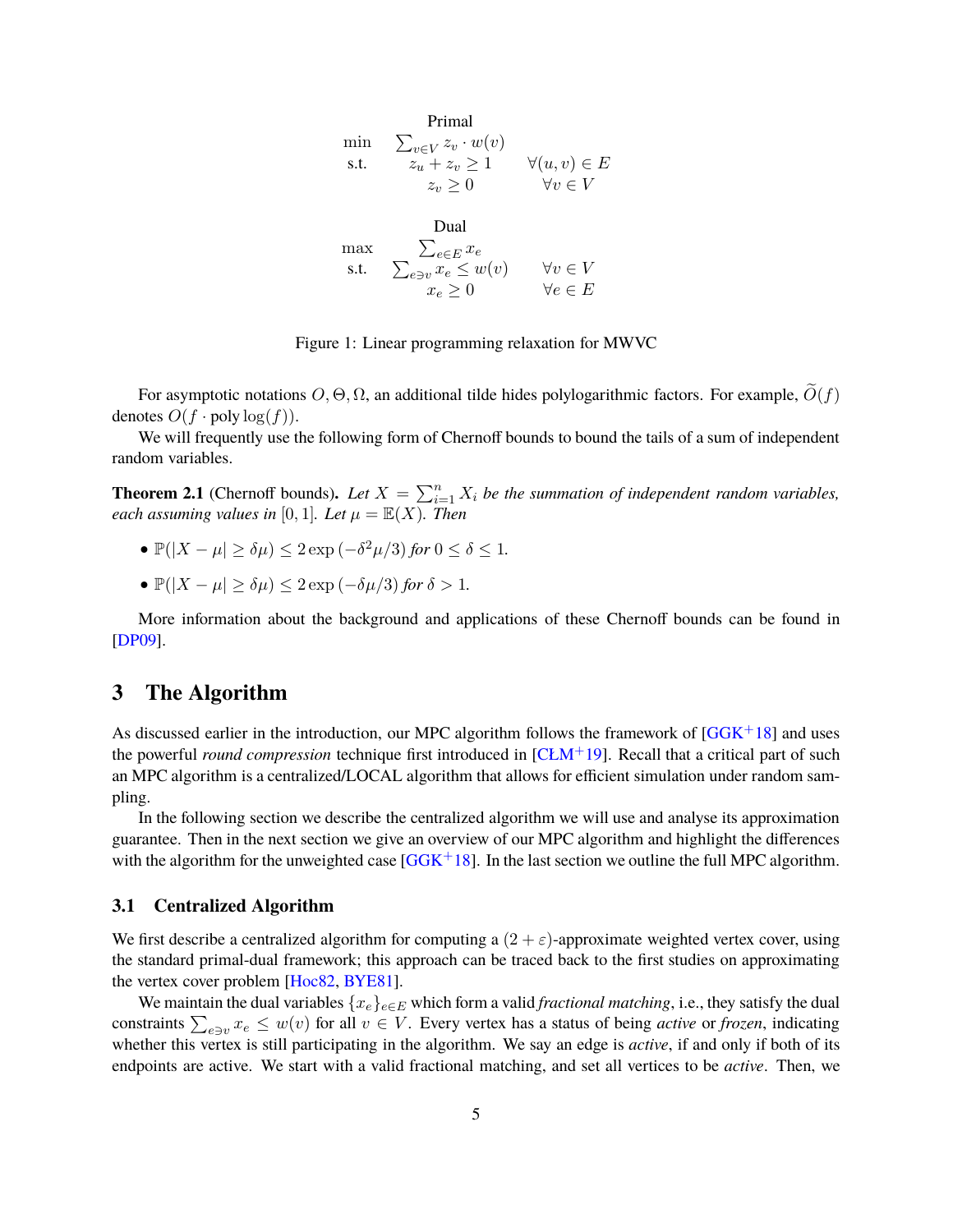slowly increase the dual variable  $x_e$  of every active edge  $e$ , while not violating the dual constraints. When the dual constraint of a vertex becomes near-tight, we freeze this vertex and include it in our vertex cover solution. In the end, we can show by weak LP-duality that this solution is indeed a  $(2+O(\varepsilon))$ -approximation.

Algorithm [1](#page-5-0) implements such a primal-dual scheme. The choices of the initial weights  $x_e$  and the thresholds  $\mathcal{T}_{v,t}$  are not specified in the description. We will specify them later when we simulate this centralized algorithm in the MPC model and compare their behaviour. Next, we analyze the approximation guarantee of this centralized algorithm.

**Algorithm 1:** A generic centralized MWVC algorithm

- 1. Input: graph  $G = (V, E)$ , weight function  $w : V \to \mathbb{R}^+$
- 2. Initialization: let  $\{x_{e,0}\}\ (x_{e,0} > 0 \text{ for all } e \in E)$  be an arbitrary valid fractional matching
- 3. Let  $\mathcal{T}_{v,t}$  be arbitrary numbers from interval  $[1-4\varepsilon, 1-2\varepsilon]$ , for all  $v \in V$  and integers  $t \ge 0$
- <span id="page-5-1"></span>4. While at least one edge is active, iterate  $t \leftarrow 0, 1, \ldots$ :
	- (a) For each active vertex v satisfying  $y_{v,t} := \sum_{e \ni v} x_{e,t} \ge \mathcal{T}_{v,t} \cdot w(v)$ : freeze v and its incident edges
	- (b) For each active edge  $e: x_{e,t+1} := x_{e,t}/(1-\varepsilon)$
	- (c) For each frozen edge  $e: x_{e,t+1} := x_{e,t}$
- <span id="page-5-0"></span>5. Return all frozen vertices as a vertex cover

<span id="page-5-2"></span>**Observation 3.1.** *For all*  $t \geq 0$ *, the dual constraint*  $\sum_{e \ni v} x_{e,t} \leq w(v)$  *is satisfied for all*  $v \in V$ *. In other words, Algorithm [1](#page-5-0) maintains a valid fractional matching.*

*Proof.* We do a proof by induction on t. The validity for  $t = 0$  is ensured by the initialization requirement. For the inductive step, assume that  $\{x_{e,t}\}_{e \in E}$  is a valid fractional matching. By the start of iteration  $t + 1$ , for any active vertex  $v$ ,

$$
\sum_{e \ni v} x_{e,t+1} \le \sum_{e \ni v} \frac{x_{e,t}}{1-\varepsilon} < \frac{\mathcal{T}_{v,t}w(v)}{1-\varepsilon} \le \frac{(1-2\varepsilon)w(v)}{(1-\varepsilon)} < w(v).
$$

where the second inequality follows from the fact that vertex  $v$  was not frozen in iteration  $t$ . For any frozen vertex  $v$ ,  $\sum$ 

$$
\sum_{e \ni v} x_{e,t+1} = \sum_{e \ni v} x_{e,t} \le w(v).
$$

**Lemma 3.2** (Weak LP-duality). Let OPT be the total weight of the minimum weight vertex cover  $C^*$  of  $graph\ G = (V, E)$ , and  $\{x_e\}_{e \in E}$  *be any fractional matching of G. Then*  $OPT \ge \sum_{e \in E} x_e$ .

<span id="page-5-3"></span>*Proof.* Observe that

$$
OPT = \sum_{v \in C^*} w(v) \ge \sum_{v \in C^*} \sum_{u:(u,v) \in E} x_{(u,v)} \ge \sum_{e \in E} x_e.
$$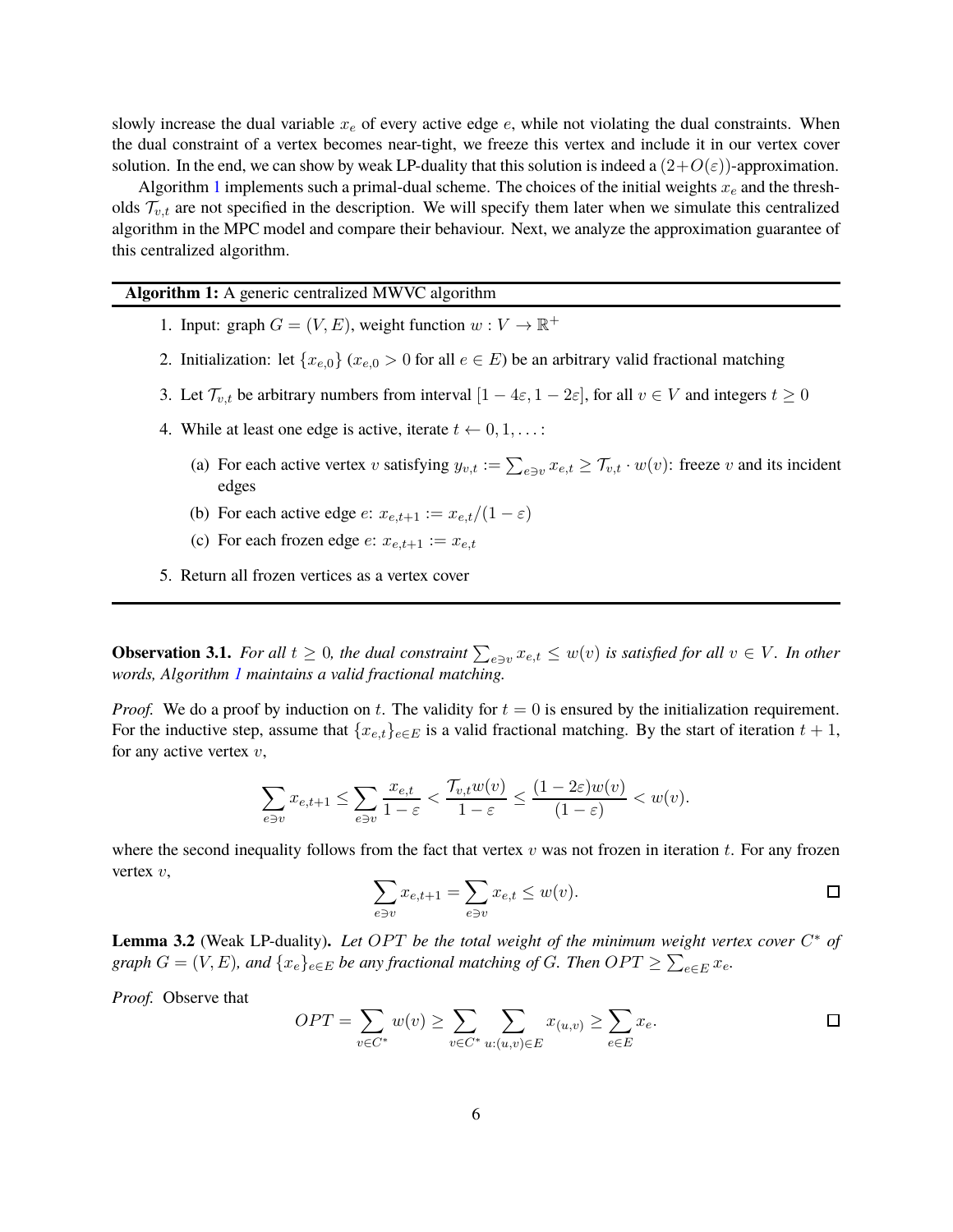**Proposition 3.3.** *When Algorithm [1](#page-5-0) terminates, it returns a vertex cover* C *which satisfies*

$$
w(C) \le (2 + 10\varepsilon)OPT,
$$

*where OPT is the weight of a minimum weight vertex cover.* 

*Proof.* We first claim that the returned set of frozen vertices forms a valid vertex cover. This follows from the fact that the algorithm only terminates when all edges have been frozen, i.e. when they contain at least one vertex that is frozen. Therefore the set of frozen vertices covers all the edges.

Next we will relate the weight of the fractional matching to the size of the vertex cover and use LP- $\sum_{e \in E} x_e$ . For every vertex v in the returned vertex cover C, duality to prove the claimed approximation ratio. Denote the value of the final fractional matching by  $W_M$  =

$$
y_v = \sum_{e \ni v} x_e \ge \mathcal{T}_{v,t^*} w(v) \ge (1 - 4\varepsilon) w(v),
$$

where  $t^*$  is the iteration in which  $v$  became frozen. As each edge can be covered at most twice, once per endpoint, we have

$$
2W_M = 2\sum_{e \in E} x_e \ge \sum_{v \in C} \sum_{e \ni v} x_e \ge (1 - 4\varepsilon)w(C),
$$

where  $w(C)$  denotes  $\sum_{v \in C} w(v)$ . Then, by weak LP-duality,

$$
w(C) \le \frac{2}{1 - 4\varepsilon} W_M \le \frac{2}{1 - 4\varepsilon} OPT < (2 + 10\varepsilon) OPT.
$$

#### <span id="page-6-0"></span>**3.2 Overview**

Before presenting our MPC algorithm, let us briefly review the algorithm for the unweighted case from Ghaffari et al.  $[GGK^+18]$ .

**A recap on the approach of Ghaffari et al. [\[GGK](#page-19-4)**+**18].** Their algorithm proceeds in *phases*, where the machines only communicate after each phase. At the start of a phase, the vertices are partitioned uniformly at random among  $m = \sqrt{\delta}$  machines, where  $\delta$  is an upper bound on the current maximum degree (in the induced subgraph of nonfrozen vertices). Next, each machine gathers the induced subgraph on the vertices it received and simulates the LOCAL primal-dual algorithm (Algorithm [1,](#page-5-0) with  $w(v) = 1, \forall v \in V$ ) on this subgraph, where the initialization of the fractional matching is taken as  $x_{e,0} = 1/n$ . This LOCAL algorithm is simulated by only inspecting the *local* neighborhood of each vertex, i.e. the neighbors that landed on *the same machine*. When checking the dual constraints (Line [\(4a\)](#page-5-1) of Algorithm [1\)](#page-5-0), the algorithm uses the (scaled) total weight of incident edges from local neighbors, which is an unbiased estimate of the total incident weight on the full graph. These estimates are sharply concentrated, and hence through the use of *random thresholds*  $\mathcal{T}_{v,t}$ , with good probability, the behaviour of this simulation is very close to the behaviour of the LOCAL algorithm on the full graph for all iterations.<sup>[2](#page-6-1)</sup> Their algorithm proceeds by reducing the maximum degree until  $\delta$  < poly log n, at which point the algorithm terminates in one more step solving the remaining instance (with only  $\tilde{O}(n)$  edges) on one machine.

<span id="page-6-1"></span><sup>&</sup>lt;sup>2</sup>We refer readers to  $[GGK^+18,$  Section 4.2] for more intuition on their random thresholding technique and a discussion of its necessity.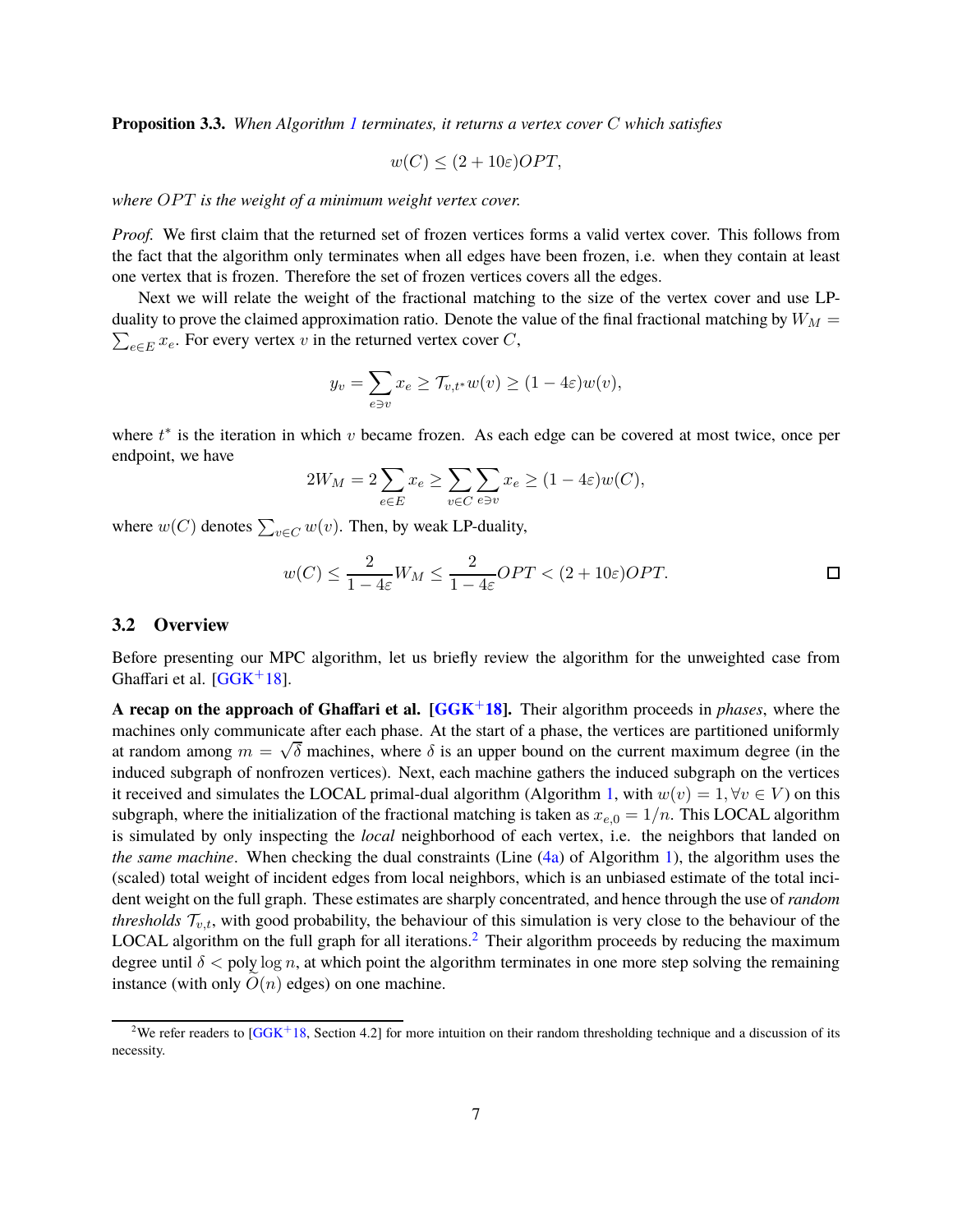Our algorithm for the weighted case uses the framework of Ghaffari et al. [\[GGK](#page-19-4)+18], but has a few key differences. In the following, we give a high-level description of our new techniques.

**Non-uniform initialization of edge weights.** First of all, we use a different initialization of the LOCAL algorithm. Instead of using the standard initialization  $x_{(u,v)} = 1/n$ , we use  $x_{(u,v)} := \min \left\{ \frac{w(v)}{d(v)} \right\}$  $\frac{w(v)}{d(v)}, \frac{w(u)}{d(u)}$  $d(u)$  $\}$ . This non-standard initialization will be crucial to the analysis of our MPC algorithm. We first give a succinct analysis of this initialization in the centralized setting.

<span id="page-7-1"></span>**Proposition 3.4.** The initialization  $x_{(u,v),0} := \min \left\{ \frac{w(v)}{d(v)} \right\}$  $\frac{w(v)}{d(v)}, \frac{w(u)}{d(u)}$  $d(u)$ o *is valid. Moreover, Algorithm [1](#page-5-0) terminates after* O(log ∆) *iterations under this initialization.*

*Proof.* For every vertex  $v, \sum_{e \ni v} x_{e,0} \le d(v) \cdot \frac{w(v)}{d(v)} = w(v)$ .

For the running time, consider any edge  $e = (u, v)$  and w.l.o.g. assume its initial weight is  $x_{e,0} = \frac{w(u)}{d(u)}$  $\frac{w(u)}{d(u)}$ . If e is active after  $\log_{(1/(1-\varepsilon))}(\Delta)$  iterations, we have that  $x_e \geq w(u)$ , which violates the dual constraint and cannot happen. Hence, the algorithm terminates after  $\log_{(1/(1-\varepsilon))}(\Delta) \in O(\log \Delta)$  iterations. cannot happen. Hence, the algorithm terminates after  $\log_{(1/(1-\varepsilon))}(\Delta) \in O(\log \Delta)$  iterations.

One can see that the standard initial assignment  $x_{e,0} = 1/n$  also yields a correct LOCAL algorithm for the weighted vertex cover problem, assuming the weights of vertices are rescaled so that  $w(v) \geq 1$ . However, the running time of this LOCAL algorithm would depend on the size of the maximum vertex weight:  $O(\log(Wn))$  with  $W = \max_{v \in V} w(v)$ , which is undesirable.

One might want to use  $x_{(u,v)} := \min\{\frac{w(v)}{\Delta}$  $\frac{w(v)}{\Delta}$ ,  $\frac{w(u)}{\Delta}$  $\{\frac{w(u)}{\Delta}\}$  instead of  $x_{(u,v)}:=\min\{\frac{w(v)}{d(v)}\}$  $\frac{w(v)}{d(v)}, \frac{w(u)}{d(u)}$  $\frac{d(u)}{d(u)}\}$  for initialization. The former has smaller weights, and hence causes the primal-dual algorithm to make progress slower, though this difference is not obvious in the LOCAL model—the former initialization achieves the same time bound as stated in Proposition [3.4.](#page-7-1) However, when performing MPC simulation of the LOCAL algorithm, we could only achieve  $O(\log \log \Delta)$  round complexity when using the former way of initialization. Using the latter one, we can achieve round complexity  $O(\log \log d)$  (where d is the average degree) as claimed in the main result.

**Analysis of progress via orienting edges.** An integral part of applying round compression is that the graph gets sparsified, and hence we need to quantify this progress. In Ghaffari et al.'s unweighted algo-rithm [\[GGK](#page-19-4)<sup>+</sup>18], each nonfrozen edge has the same weight  $x_t = (1/n)/(1-\varepsilon)^t$ , so the number of nonfrozen neighbors of any vertex is upper bounded by  $1/x_t$ , which gives a natural characterization of the sparsity of the remaining graph. For the weighted case, that characterization of progress does not hold anymore, due to our non-uniform initialization.

Instead, we will use an *orientation* argument. We orient every edge  $(u, v)$  from u to v if  $\frac{w(u)}{d(u)} < \frac{w(v)}{d(v)}$  $\frac{w(v)}{d(v)}$ . Then, since every edge *e* outward from vertex *u* has initial weight equal to  $\frac{w(u)}{d(u)}$ , we can give a natural upper bound on the *out-degree* of u, and analyze the out-degree shrinking over time. Although we do not have control on the (undirected) degrees of vertices, our upper bounds on the out-degrees still allow us to bound the total number of remaining edges and measure the progress of the algorithm.

**Not simulating low degree vertices.** Recall that the LOCAL algorithm needs to be simulated after taking a random sample of the vertices, and the accuracy of the simulation relies on necessary concentration bounds of the incident edge weight for each vertex. In the weighted case, low degree vertices can cause difficulties for proving such concentration, since (1) they can have big initial weights (due to our non-standard initialization),

<span id="page-7-0"></span><sup>&</sup>lt;sup>3</sup>The actual initialization used in our MPC simulation is slightly different regarding the definition of residual degrees  $d(u)$ , for technical reasons (see Remark [4.2\)](#page-11-0).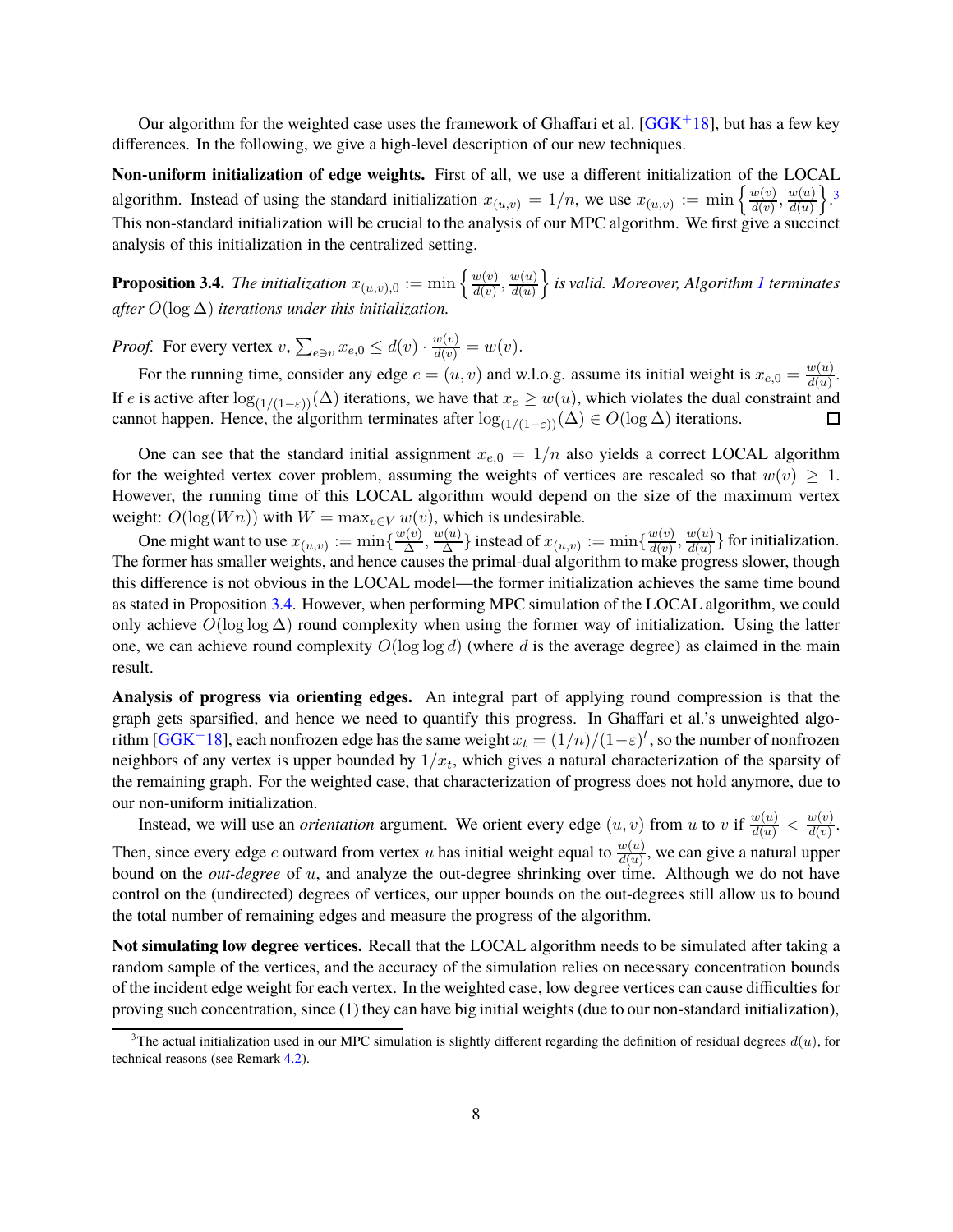which introduce large deviation; and, (2) the sampling rate is not enough for their neighborhood. (For the algorithm of the unweighted case this is not an issue, since a low degree vertex cannot become frozen during the early stages of the LOCAL algorithm)

To alleviate the issue we divide the vertices in two classes at the start of a phase: in  $V^{high}$  are all the nonfrozen vertices with a *high degree*, defined as vertices v such that  $d(v) \geq d^{0.95}$ , where  $d(v)$  is the degree of vertex v with respect to nonfrozen neighbors only, and  $d := \frac{1}{n} \sum_{v \in V} \text{nonfrozen} d(v)$ .<sup>[4](#page-8-0)</sup> The other nonfrozen vertices of low degree are called *inactive*, and are gathered in  $V^{inactive}$ . Then only the vertices in  $V^{high}$  are partitioned and simulated in this phase. In the analysis we will see that despite only simulating a subset of the vertices the algorithm still makes enough progress in one phase on reducing the average degree to reach an overall running time of  $O(\log \log d)$  MPC rounds.

**Other changes in our analysis.** Since we need to deal with weights and degrees in our sampling/simulation arguments, the required concentration bounds are more delicate than the previous work  $[G\overline{G}K^+18]$ .

To simplify some parts of the analysis, we make another modification of the algorithm. Recall that in Ghaffari et al.'s  $[GGK^+18]$  algorithm, the (scaled) total incident weight of local neighbors was used as an estimate of the actual total incident weight on the full graph. This estimate is unbiased, and could have error on either of the two directions. One of them is easy to deal with, while the other one requires a much more difficult analysis (see the discussion in  $[GGK^+18,$  Section 4.4.4] on "late-bad vertices"). In our algorithm, we simply introduce a bias term to the estimator (Line  $2(g)$ ) of Algorithm [2\)](#page-9-1), so that with high probability it only has one-sided error comparing to the actual total incident weight. This will make the analysis easier when we compare the behaviour of our MPC simulation with the centralized algorithm in Section [4.3.](#page-12-0)

#### **3.3 MPC Simulation**

Our MPC algorithm is given in Algorithm [2.](#page-9-1) As described in the previous section our MPC algorithm consists of several phases: each execution of the while-loop at Line [\(2\)](#page-9-2) is a phase, and the final execution of the centralized algorithm at Line [\(3\)](#page-9-3) is the last phase of the algorithm. Each phase consists of several iterations, which are similar as in the centralized algorithm.

Vertices may become frozen in a phase. Once frozen, they will remain frozen throughout the rest of the algorithm. An edge is called frozen if and only if at least one of its endpoints is frozen. If edge  $e$  becomes frozen in a phase, then by the end of this phase—in particular, at Line  $(2h)$  and Line  $(2j)$ —it will be assigned a nonnegative weight  $x_e^{MPC}$ , which will never be changed in the following phases. Since the weights of frozen edges are already finalized, we will use *residual weight*  $w'(v) = w(v) - \sum_{e \ni v} \int_{\text{frozen}} x_e^{MPC}$  as the weight of vertex  $v$  when we start the new phase; this makes the analysis cleaner. After the algorithm terminates, every edge  $e \in E$  will be frozen and have a finalized edge weight  $x_e^{MPC}$ .

Per phase, we partition the high-degree vertices  $V^{high}$  uniformly at random between  $m = \sqrt{d}$  machines, and the respective induced subgraphs are gathered on each machine; the sampling probability is chosen such that the size of the induced subgraph for one machine does not exceed its memory constraint  $\tilde{O}(n)$ . Subsequently, the centralized algorithm is simulated in each of the  $m$  induced subgraphs locally. When comparing with the thresholds  $\mathcal{T}_{v,t}$ , we use  $\widetilde{y}_{v,t}^{MPC}$  as a local estimator of the total incident weight of v.

After all machines have finished their local simulation, we assign an edge weight  $x_e^{MPC}$  to every edge  $e =$  $(u, v) \in E[V^{high}]$ —especially those cross-partition edges which did not participate in the local simulation based on the earliest iteration where either of  $u, v$  became frozen during their respective local simulation. For frozen edges  $e \in E[V^{high}]$ ,  $x_e^{MPC}$  are their finalized edge weights. Edges in  $E[V^{inactive}; V^{high}]$  may have got frozen, too; their weights are finalized as 0. We also freeze the vertices whose sum of incident  $x_e^{MPC}$ 

<span id="page-8-0"></span><sup>&</sup>lt;sup>4</sup>Note that d is not quite the "average" degree; the denominator is always n regardless of the number of nonfrozen vertices v.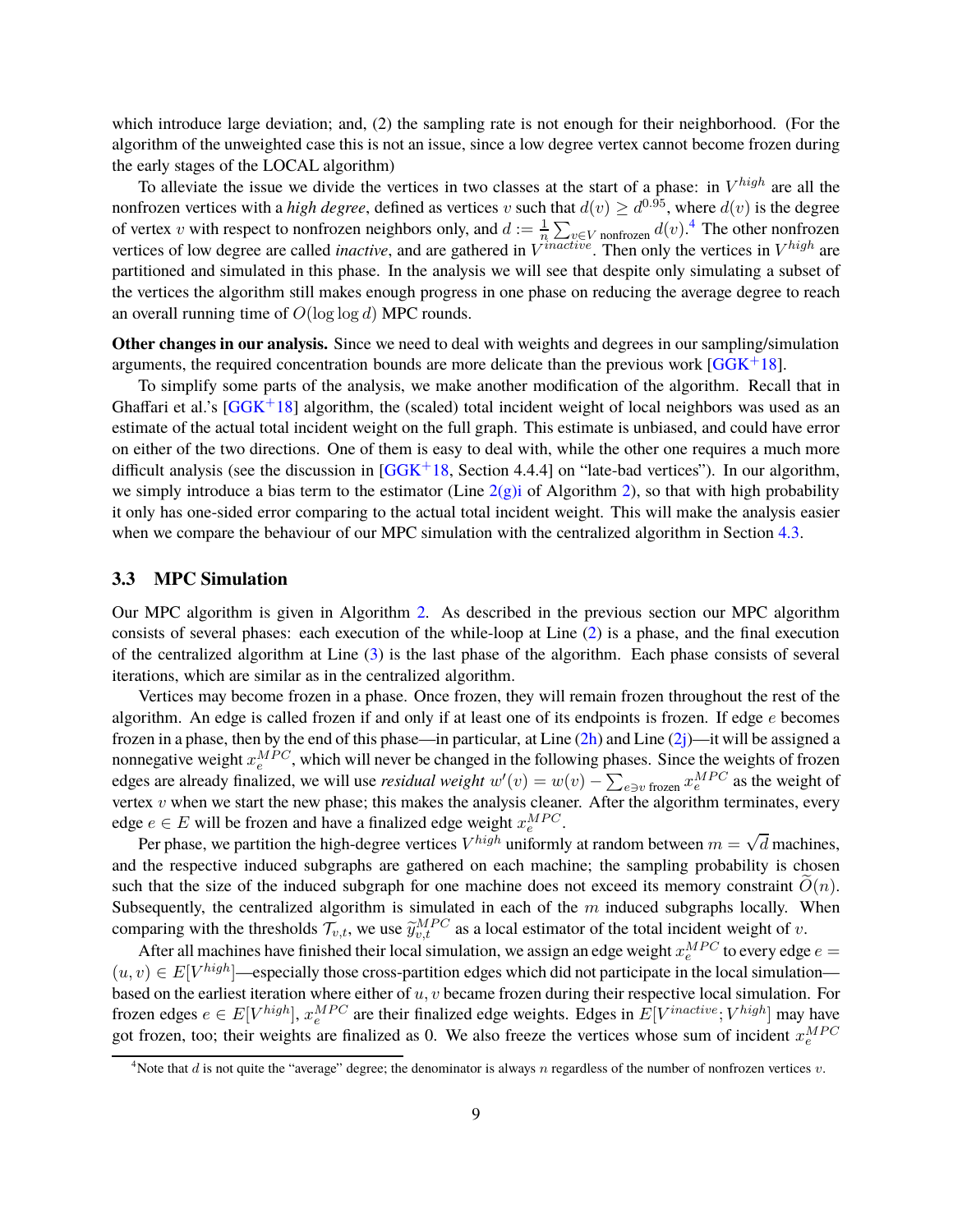#### **Algorithm 2:** MPC-Simulation for MWVC

- <span id="page-9-2"></span>1. Input: graph  $G = (V, E)$ , weight function  $w : V \to \mathbb{R}^+$
- <span id="page-9-10"></span><span id="page-9-9"></span><span id="page-9-6"></span><span id="page-9-0"></span>2. While  $d := \frac{1}{n} \sum_{v \in V} \text{nonfrozen} \ d(v) > \log^{30} n$ :
	- (a) Let  $V^{high} \leftarrow \{v \text{ nonfrozen} \mid d(v) \geq d^{0.95}\}, V^{inactive} \leftarrow \{v \text{ nonfrozen} \mid d(v) < d^{0.95}\}$
	- (b) Compute residual weights for all  $v \in V^{high}$ :  $w'(v) \leftarrow w(v) \sum_{e \ni v, \text{ frozen}} x_e^{MPC}$
	- (c) Initial edge weights for all  $e = (u, v) \in E[V^{high}]$ :  $x_{e,0}^{MPC}$  := min  $\left\{ \frac{w'(u)}{d(u)} \right\}$  $\frac{w'(u)}{d(u)}, \frac{w'(v)}{d(v)}$  $d(v)$  $\mathcal{L}$
	- (d) Let  $\mathcal{T}_{v,t}$  be independent random numbers uniformly chosen from  $[1 4\varepsilon, 1 2\varepsilon]$ , for all  $v \in V^{high}$  and  $0 \le t < I$
	- (e) Set number of machines  $m := \sqrt{d}$ , and number of iterations  $I := \frac{\log m}{10 \log 1}$ 10 log 15
	- (f) Partition  $V^{high}$  into m sets  $V_1, \ldots, V_m$  by assigning each vertex to a machine independently and uniformly at random
	- (g) For each  $i \in \{1, \ldots, m\}$  in parallel, iterate  $t \leftarrow 0, 1, \ldots, I 1$ :
		- i. For each active  $v \in V_i$  satisfying  $\widetilde{y}_{v,t}^{MPC} := 2m^{-0.2} \cdot 15^t + m \cdot \sum_{e \ni v; e \in E[V_i]} x_{e,t}^{MPC} \ge \mathcal{T}_{v,t} \cdot w'(v)$ : freeze v and its incident edges
		- ii. For each active edge  $e \in E[V_i]$ :  $x_{e,t+1}^{MPC} := x_{e,t}^{MPC}/(1 \varepsilon)$
		- iii. For each frozen edge  $e \in E[V_i]$ :  $x_{e,t+1}^{MPC} := x_{e,t}^{MPC}$
	- (h) For each  $e = (u, v) \in E[V^{high}]$ :  $x_e^{MPC} \leftarrow x_{e,0}^{MPC}/(1 \varepsilon)^{t'}$ , where  $0 \le t' < I$  is the earliest iteration in which either one of  $u, v$  was frozen; or  $t' = I$  if both remain active
	- (i) For each active  $v \in V^{high}$  satisfying  $y_v^{MPC} := \sum_{e \ni v; e \in E[V^{high}]} x_e^{MPC} \geq w'(v)$ : freeze v and its incident edges
	- (j) For each  $e \in E[V^{inactive}; V^{high}]$ :  $x_e^{MPC} \leftarrow 0$
	- (k) Update residual degree for all nonfrozen  $v: d(v) \leftarrow$  number of nonfrozen neighbors of v
- <span id="page-9-8"></span><span id="page-9-7"></span><span id="page-9-5"></span><span id="page-9-4"></span><span id="page-9-3"></span>3. Directly run the centralized algorithm in one machine on the subgraph induced by nonfrozen vertices, with residual weights  $w'(v) \leftarrow w(v) - \sum_{e \ni v, \text{ frozen}} x_e$
- <span id="page-9-1"></span>4. Return all frozen vertices as a vertex cover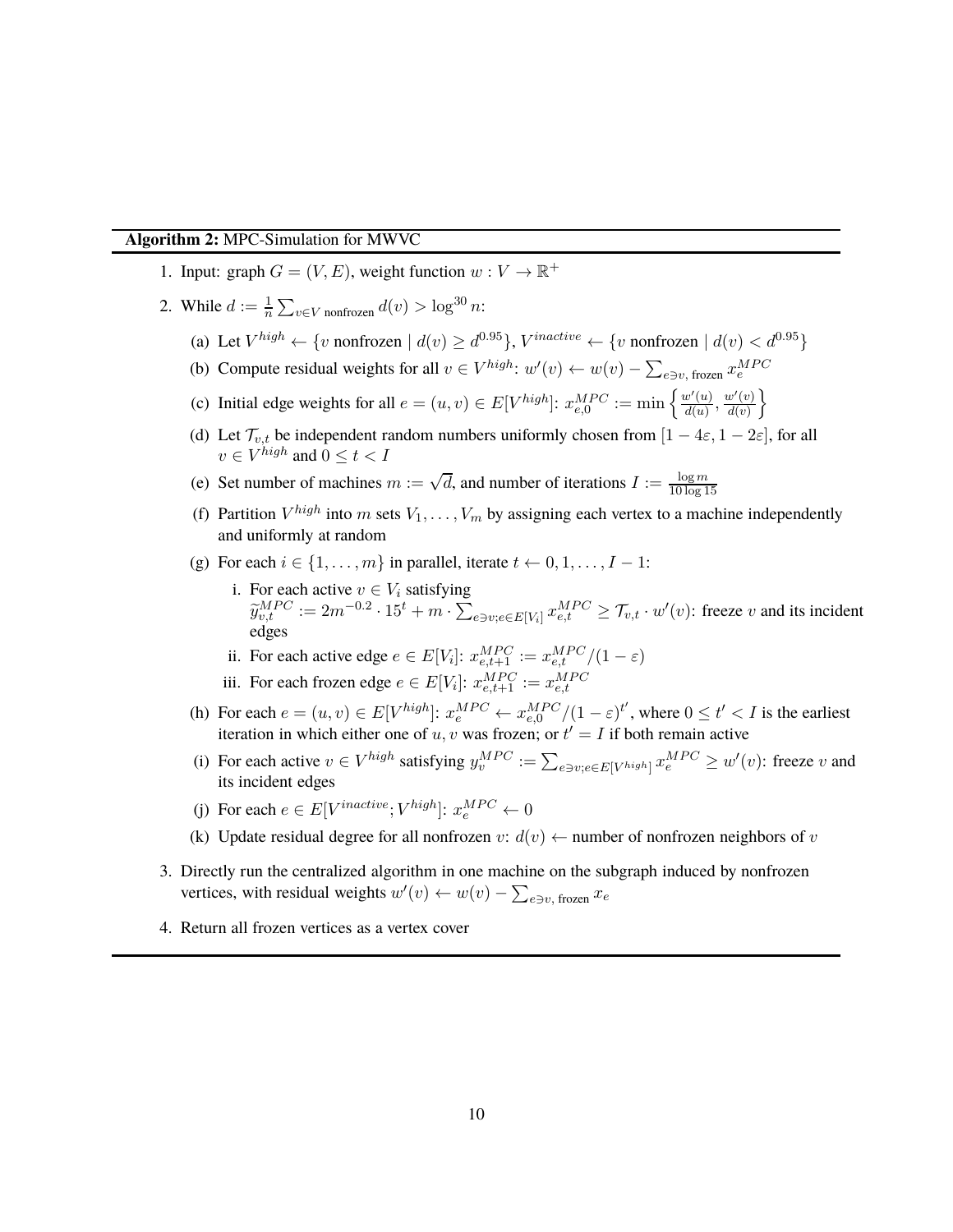is too big, so as to prevent them from having negative residual weight in the next phase. Once the average degree is below  $\log^{30} n$ , there are at most  $n \log^{30} n \in \tilde{O}(n)$  edges left.<sup>[5](#page-10-1)</sup> Then, we move all edges into one machine, which executes the last iterations of the centralized algorithm.

### <span id="page-10-0"></span>**4 Analysis**

In this chapter we provide an analysis of Algorithm [2,](#page-9-1) the MPC simulation. The analysis is split into three major parts. In Section [4.1](#page-10-2) we address the memory constraints for the machines. In Section [4.2](#page-11-1) we derive the round complexity by analyzing the degree reduction in each phase. Finally, we turn the attention to the approximation ratio in Section [4.3.](#page-12-0)

#### <span id="page-10-2"></span>**4.1 Memory Constraint**

Recall that  $V^{high}$  is divided into subsets  $V_1, \ldots, V_m$ , where each vertex  $v \in V^{high}$  is independently randomly assigned to one of the subsets. To simulate one phase, the *i*-th machine  $(1 \le i \le m)$  needs to store the subgraph induced by  $V_i$ , together with edge weights  $x_{e,0}^{MPC}$  and vertex weights  $w'(v)$ . We do not need to store the random thresholds  $\mathcal{T}_{v,t}$ , as they can be sampled on the fly. In the following lemma we show that the induced graph of  $V_i$  with high probability contains at most  $O(n)$  edges, so the necessary information can fit into one machine.

**Lemma 4.1.** *At Line* [\(2f\)](#page-9-6), with high probability  $|E[V_i]| \in O(n)$  hold for all  $1 \leq i \leq m$ .

*Proof.* Recall that  $m = \sqrt{d}$ , and  $V_1, \ldots, V_m$  is a random partition of  $V^{high}$ . Fixing any  $i \in \{1, \ldots, m\}$ , define independent random variables  $s_v \in [0, 1]$  for all  $v \in V^{\text{high}}$  as: if  $v \in V_i$  then  $s_v := d(v)/n$ ; otherwise  $s_v := 0$ . Then  $\mathbb{E}[\sum_{v \in V^{high}} s_v] = \sum_{v \in V^{high}} \frac{d(v)/n}{m} \leq \frac{d}{m} = \sqrt{d}$ . By Chernoff bound, we have

$$
\mathbb{P}[\sum_{v \in V^{high}} s_v > 2\sqrt{d}] \le \exp(-\sqrt{d}/3).
$$

Recall that  $d > log^{30} n$ . Hence, with high probability we have

$$
\sum_{v \in V_i} d(v) = n \cdot \sum_{v \in V^{high}} s_v \le 2n\sqrt{d}.
$$

For any  $v \in V^{high}$ , let  $d_i(v)$  denote the number of its neighbors in  $V_i$ . Similarly by Chernoff bound, we have

$$
\mathbb{P}[d_i(v) > \frac{2d(v)}{m}] \le \exp(-d(v)/3m) \le \exp(-d^{0.45}/3),
$$

where the last inequality follows from the definition of  $V^{high}$ . Hence, with high probability we have

$$
|E(G'[V_i])| = \frac{1}{2} \sum_{v \in V_i} d_i(v) \le \frac{1}{2} \sum_{v \in V_i} \frac{2d(v)}{m} \le \frac{2n\sqrt{d}}{m} = 2n.
$$

We finish the proof by a union bound over all  $i \in \{1, \ldots, m\}$ .

We have shown that the near-linear local memory constraint is satisfied. Since the number of machines used for simulation is  $m = \sqrt{d} \leq \sqrt{|E|/n}$ , the total memory used is with high probability  $\tilde{O}(\sqrt{dn}) \leq$  $\tilde{O}(|E|)$ , so the global memory constraint is also satisfied.

<span id="page-10-1"></span> $5$ We did not attempt to optimize this 30 constant in the exponent.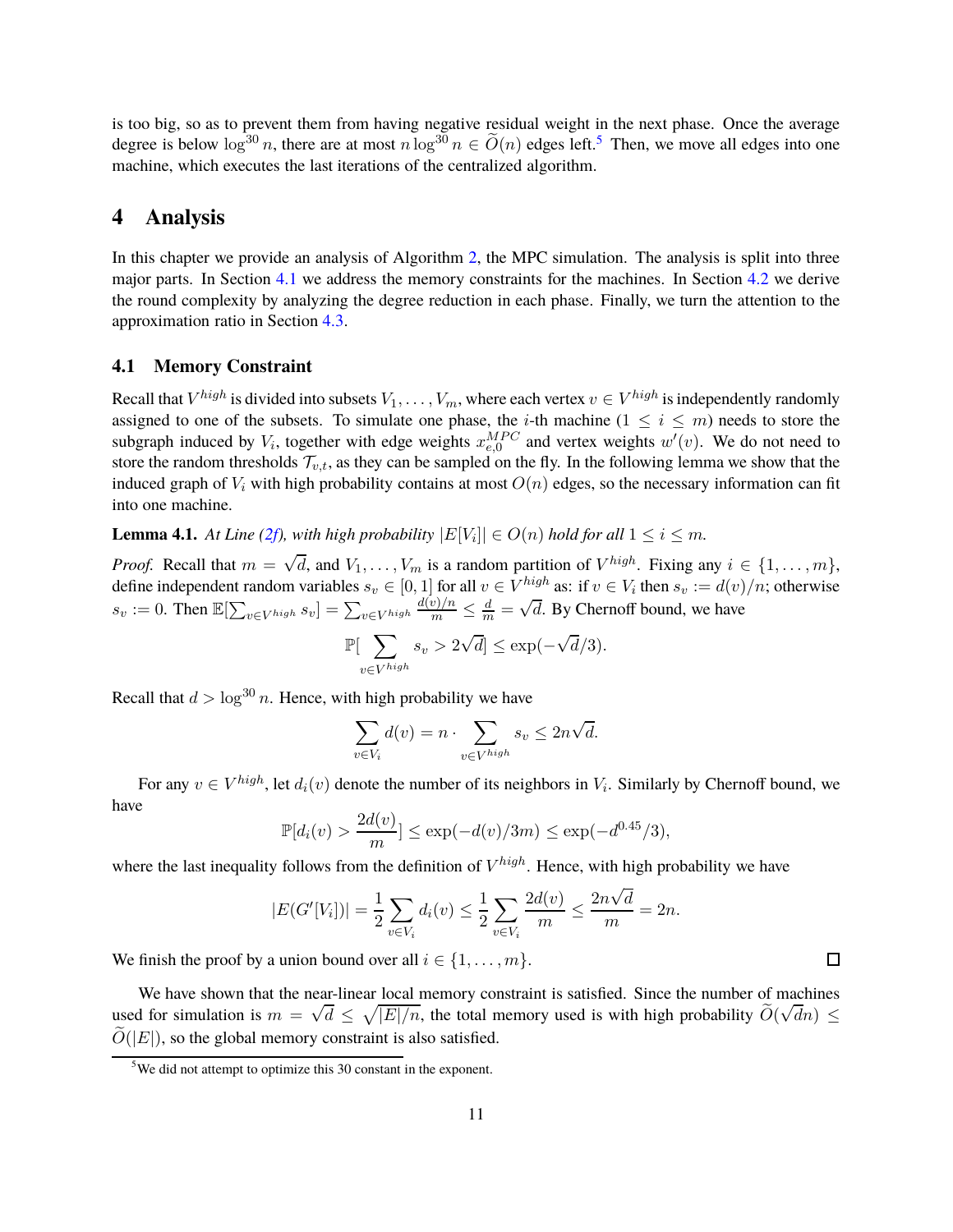#### <span id="page-11-1"></span>**4.2 Round Complexity**

Our algorithm runs in multiple phases, each of which can be implemented in  $O(1)$  MPC rounds. The number of nonfrozen edges is reduced in each phase, and in the end we switch to the centralized algorithm when the nonfrozen edges fit in one machine. We will bound the round complexity by showing that the number of nonfrozen edges significantly decreases in each phase.

As discussed in Section [3.2,](#page-6-0) we use an orientation argument. At the beginning of the phase, we orient the edges  $e \in E[V^{high}]$  in the following way: direct the edge  $(u, v)$  from u to v if  $\frac{w'(u)}{d(u)} < \frac{w'(v)}{d(v)}$  $\frac{d(v)}{d(v)}$  and reverse otherwise, breaking ties arbitrarily. After this orientation, the incident edges around vertex  $v$  split in two parts:  $N_{in}(v)$  contains all edges directed towards v and  $N_{out}(v)$  contains all edges directed outward from v. For each edge  $e \in N_{out}(v)$  we have  $x_{e,0}^{MPC} = \frac{w'(v)}{d(v)}$  $\frac{u'(v)}{d(v)}$ , and for each edge  $e \in N_{in}(v)$  we have  $x_{e,0}^{MPC} \le$  $w'(v)$  $rac{v(v)}{d(v)}$ .

<span id="page-11-0"></span>**Remark 4.2.** Note that  $d(v)$  is defined as the number of nonfrozen neighbors of v (see Line  $(2k)$ ), i.e., the degree of v in the subgraph induced by  $V^{high} \cup V^{inactive}$ . It is *not* defined as the number of v's neighbors in  $V^{high}$ .

<span id="page-11-2"></span>A first observation to make is that the active out-degree decreases significantly over a phase.

**Observation 4.3** (Active out-degree). After Line [\(2i\)](#page-9-8) finishes, for any active vertex  $v \in V^{high}$ , denote with  $d_A^{out}(v)$  the number of edges  $(v, u)$  directed outward from v such that  $u \in V^{high}$  is still active. Then

$$
d_A^{out}(v) \le d(v)(1 - \varepsilon)^I.
$$

*Proof.* Recall that for every edge  $e \in E[V^{high}]$  directed outward from v, we set  $x_{e,0}^{MPC} = \frac{w'(v)}{d(v)}$  $\frac{d(v)}{d(v)}$  at the beginning of this phase. Assume towards a contradiction that after Line [\(2i\)](#page-9-8) finishes there exists an active  $v \in V^{high}$  with  $d_A^{out}(v) > d(v)(1 - \varepsilon)^I$ . The weight of active out-edges is at this point  $x_e^{MPC} = x_{e,I}^{MPC} =$  $w'(v)$  $\frac{w(v)}{d(v)(1-\varepsilon)^{T}}$ . Therefore,

$$
y_v^{MPC} = \sum_{e \ni v; e \in E[V^{high}]} x_e^{MPC}
$$
  
\n
$$
\geq d_A^{out}(v) \cdot \frac{w'(v)}{d(v)(1-\varepsilon)^I}
$$
  
\n
$$
> w'(v),
$$

meaning that v would have been frozen at Line  $(2i)$ , hence there is no such vertex.

<span id="page-11-3"></span>Using Observation [4.3](#page-11-2) we show that the number of nonfrozen edges is decreasing over the course of a phase.

**Lemma 4.4.** *With high probability, after Line [\(2k\)](#page-9-7) finishes, the number of remaining nonfrozen edges is*

$$
\frac{1}{2} \sum_{v \in V \text{ nonfrozen}} d(v) \le 2nd(1-\varepsilon)^I.
$$

*Proof.* A remaining nonfrozen edge is either incident to a low-degree vertex  $v \in V^{inactive}$ , or in  $E[V^{high}]$ and has been active during this phase. Recall that

$$
nd = \sum_{V^{high} \cup V^{inactive}} d(v)
$$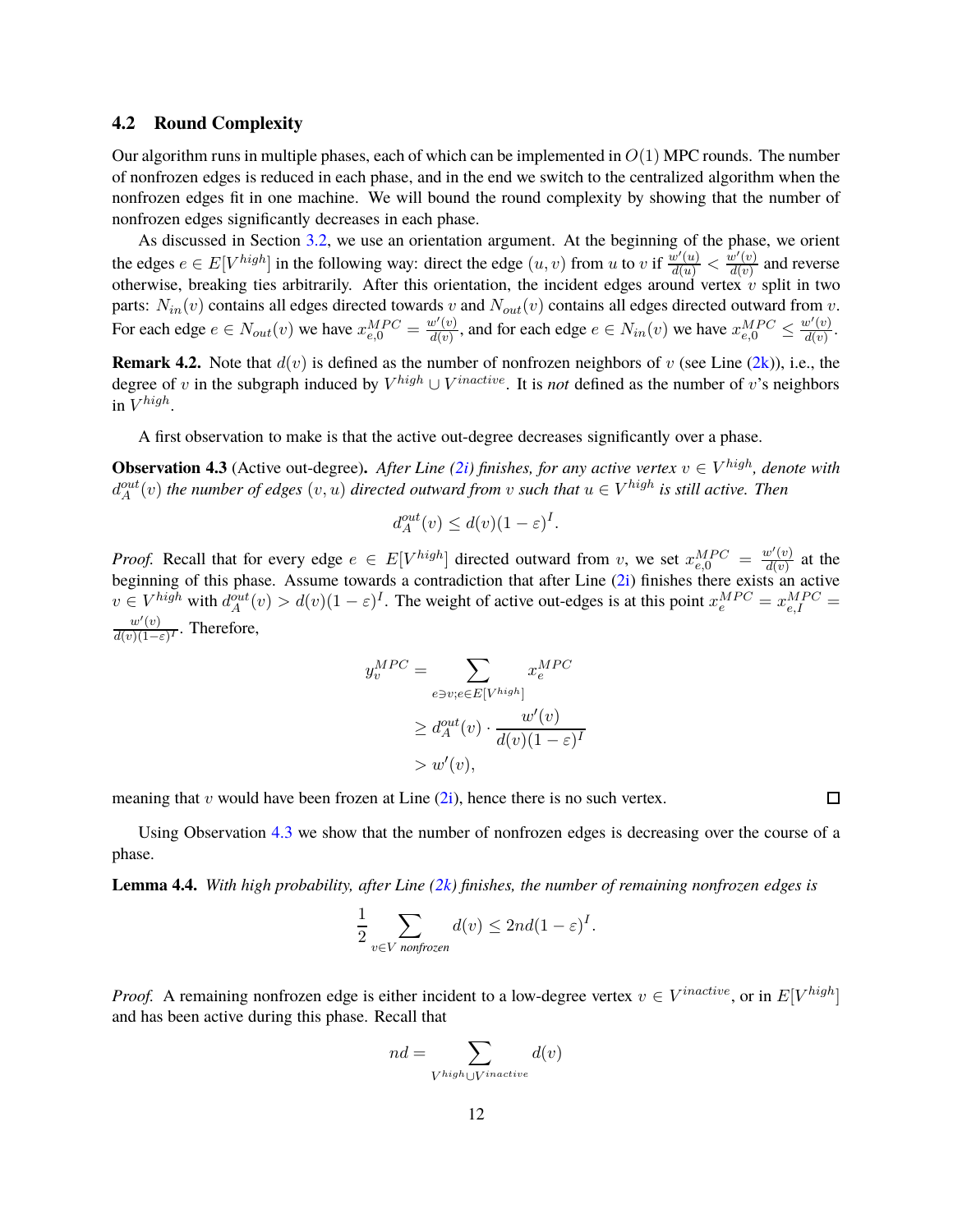(see Line  $(2)$  and Line  $(2a)$ ). Combining Observation [4.3](#page-11-2) and the definition of  $V^{inactive}$ , we have that the number of remaining active edges is at most

$$
\sum_{v \in V^{high}} d_A^{out}(v) + n \cdot d^{0.95} \le \sum_{v \in V^{high}} d(v)(1 - \varepsilon)^I + nd^{0.95}
$$
  

$$
\le nd(1 - \varepsilon)^I + nd^{0.95}
$$
  

$$
\le 2nd(1 - \varepsilon)^I.
$$

The last inequality holds as  $(1 - \varepsilon)^I = (1 - \varepsilon)^{\log d/20 \log 15} \ge d^{-1/20}$ .

**Theorem 4.5.** *The MPC simulation with high probability takes at most*  $O(\log \log d)$  *rounds, where*  $d =$ 2|E|/n *is the initial average degree of the input graph.*

*Proof.* As each phase takes  $O(1)$  MPC rounds, we now need to show that the condition at Line [\(2\)](#page-9-2) breaks after  $O(\log \log d)$  phases. Using Lemma [4.4](#page-11-3) and the definition of I (see Line [\(2e\)](#page-9-10)), it remains to show that  $d_k \leq \log^{30} n$  holds for some  $k \in O(\log \log d)$ , where  $d_0 = d$  and  $d_{i+1} \leq 4d_i(1-\varepsilon)^{\frac{\log d_i}{20\log 15}}$ .

Assume  $0 < \varepsilon < 1/2$  and define the constant  $\gamma = \frac{\log(1/(1-\varepsilon))}{40 \log 15} \in (0, 1)$ . When  $d_i > \log^{30} n$ , we have

$$
d_{i+1} \le 4d_i^{1-2\gamma} \le d_i^{1-\gamma}
$$

for sufficiently large n. Hence we have  $d_k \leq d_{k-1}^{1-\gamma} \leq \cdots \leq d^{(1-\gamma)^k} \leq \log^{30} n$  for some  $k \leq \frac{\log \left(\log d / 30 \log \log n\right)}{\log \left(1/(1-\gamma)\right)}$  $\log\left(1/(1-\gamma)\right)$   $\in$  $O(\log \log d)$ .

#### <span id="page-12-0"></span>**4.3 Approximation Ratio**

In this section, we will prove the approximation guarantee of our MPC algorithm. To achieve this, we consider one phase of the MPC algorithm, and imagine running the centralized algorithm on the induced subgraph of  $V^{high}$ , with the same vertex weights  $w'(v)$ , initial edge weights  $x_{e,0}^{MPC}$  and random thresholds  $\mathcal{T}_{v,t}$  that are used in this phase of MPC simulation, and then compare the behaviour of these two algorithms.

Recall that the edge weights and total incident weights in the centralized algorithm are denoted by  $x_{e,t}$ and  $y_{v,t}$ . We have  $x_{e,0} := x_{e,0}^{MPC}$ . By Proposition [3.4](#page-7-1) we know this initialization is valid.

In the description of the MPC algorithm, we have defined edge weights  $x_{e,t}^{MPC}$  ( $0 \le t \le I$ ) for all local edges  $e \in E[V_1] \cup \cdots \cup E[V_m]$ . We can easily extend this definition to all edges in  $E[V^{high}]$  (that is, including cross-partition edges), in the sense as given by Line  $(2h)$ . Similarly we can define  $y_{v,t}^{MPC}$  for all  $v \in V^{high}, 0 \le t \le I$  (as at Line [\(2i\)](#page-9-8)).

<span id="page-12-1"></span>We will prove the following key lemma, stating that the behaviour of our MPC simulation is similar to that of the centralized algorithm.

**Lemma 4.6.** *Consider one phase of the MPC algorithm. Run the centralized algorithm for*  $I := \frac{\log m}{10 \log 1}$ 10 log 15 iterations on the graph induced by  $V^{high}$ , with the same vertex weights  $w'$ , initial edge weights  $x_{e,0}^{MPC}$ , and *random thresholds*  $\mathcal{T}_{v,t}$ *. With high probability, we have* 

$$
|y_{v,t} - \widetilde{y}_{v,t}^{MPC}| \le 6\varepsilon \cdot w'(v),
$$

*and*

$$
|y_{v,t} - y_{v,t}^{MPC}| \le 6\varepsilon \cdot w'(v),
$$

for all  $0 \le t \le I$  and all  $v \in V^{high}$ .

口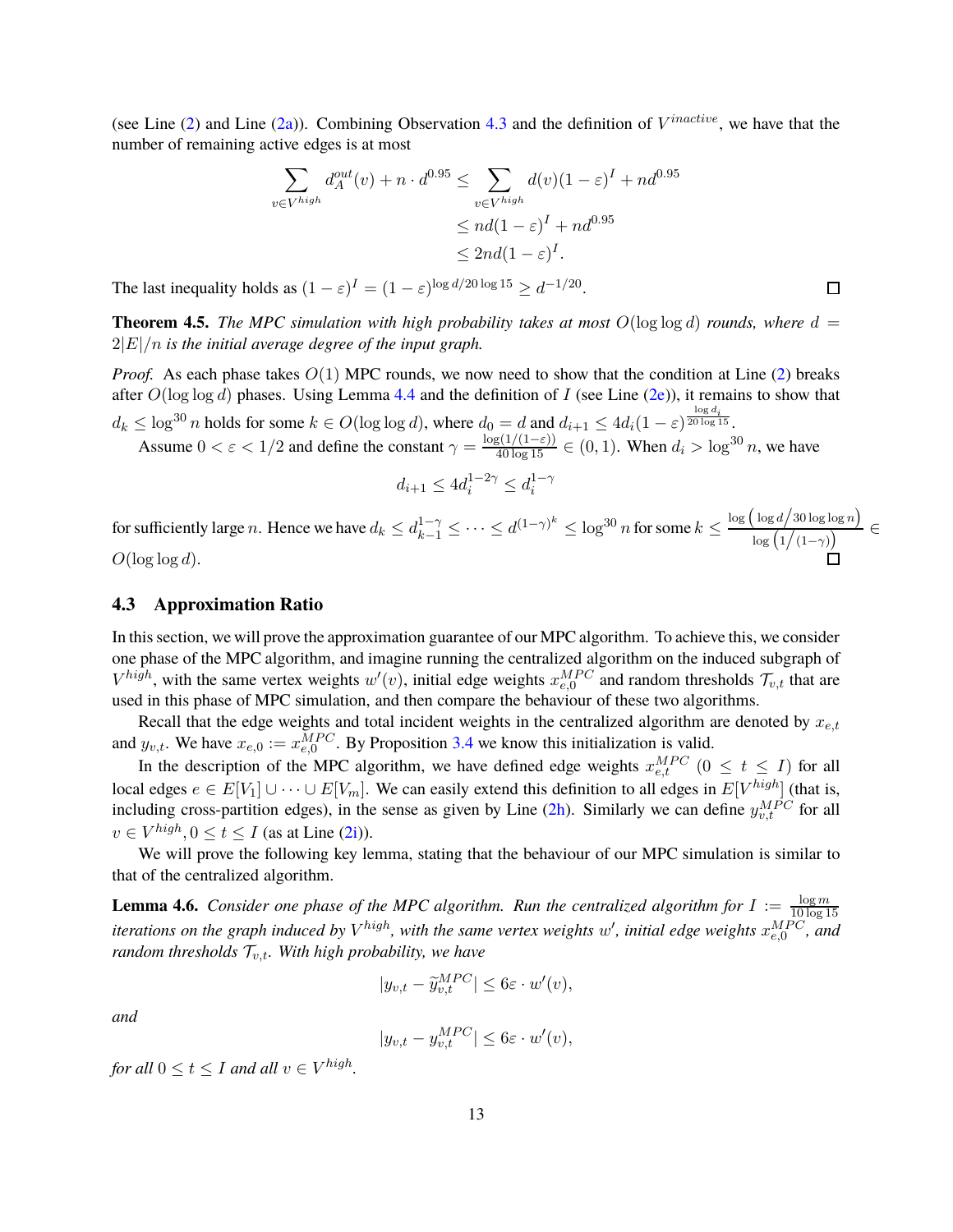Before proving this lemma, we show how it implies the approximation guarantee of our MPC algorithm.

**Theorem 4.7.** With high probability, Algorithm [2](#page-9-1) returns a vertex cover C which satisfies  $w(C) \leq (2 + 1)$  $30\varepsilon$ ) $OPT$ , where  $OPT$  *is the weight of a minimum weight vertex cover.* 

*Proof.* The returned vertex cover consists of the vertices that were frozen in our MPC algorithm. When vertex v is frozen at Line  $(2(g)i)$  in some phase, we have  $\widetilde{y}_{v,t}^{MPC} \ge \mathcal{T}_{v,t} w'(v) \ge (1-4\varepsilon)w'(v)$ . By Lemma [4.6,](#page-12-1) this implies  $y_{v,t}^{MPC} \ge (1-16\varepsilon)w'(v)$ . Recall that  $w(v) - w'(v) \ge 0$  is the total weight of v's incident edges that were frozen in previous phases. So we have

$$
\sum_{e \ni v} x_e^{MPC} = w(v) - w'(v) + y_{v,t}^{MPC} \ge (1 - 16\varepsilon)w(v).
$$

Note that this inequality holds as well for those vertices v that became frozen at Line  $(2i)$  or in the final centralized phase (Line [\(3\)](#page-9-3)).

On the other hand, by Observation [3.1,](#page-5-2)  $y_{u,t} \leq w'(u)$  always holds for all vertices  $u \in V^{high}$ . Then by Lemma [4.6,](#page-12-1) we have  $y_{u,t}^{MPC} \le (1 + 6\varepsilon)w'(u)$  with high probability. Similarly, this implies

$$
\sum_{e \ni u} x_e^{MPC} \leq (1+6\varepsilon) w(u)
$$

in the end.

Hence,  $\{x_e^{MPC}/(1+6\varepsilon)\}_{e\in E}$  is a valid fractional matching, and by the same argument as in the proof of Proposition [3.3,](#page-5-3) we have

$$
w(C) \le 2\sum_{e \ni v} \frac{x_e^{MPC}}{1 - 16\varepsilon} \le \frac{2(1 + 6\varepsilon)OPT}{1 - 16\varepsilon} \le (2 + 30\varepsilon)OPT.
$$

The rest of this section is devoted to proving Lemma [4.6.](#page-12-1)

In a phase, we say that vertex v becomes *bad* if it gets frozen in the centralized algorithm and not in MPC simulation (or the other way around). Once bad, the vertex remains bad throughout the whole phase. If a vertex is not bad, we say it is *good*.

In order to bound the weight of bad vertices, we will show that the estimated values  $\widetilde{y}_{v,t}^{MPC}$  and  $y_{v,t}^{MPC}$ stay close to the actual values  $y_{v,t}$  during one phase of MPC simulation. Once we establish that, we can use Lemma [4.8](#page-13-0) below to bound the total weight of adjacent vertices which turn bad in a particular iteration.

<span id="page-13-0"></span>**Lemma 4.8.** *Suppose*  $|y_{v,t} - \widetilde{y}_{v,t}^{MPC}| \leq \sigma w'(v)$  *holds for all vertices* v *that are active in both the centralized algorithm and MPC simulation. Then,* v *becomes bad in iteration* t *with probability at most* σ/ε *and independently of other vertices.*

*Proof.* For a vertex v to become bad, the estimate  $\tilde{y}_{v,t}^{MPC}$  has to be on the other side of the threshold as  $y_{v,t}$ . Call the effective threshold  $T_{v,t} = \mathcal{T}_{v,t} w'(v)$ . Notice that when  $|\widetilde{y}_{v,t}^{MPC} - T_{v,t}| > \sigma w'(v)$  it is not possible for vertex v to become bad. Therefore, only if  $T_{v,t}$  falls in the interval of size  $2\sigma w'(v)$  around  $\widetilde{y}_{v,t}^{MPC}$ , v might become bad.  $\mathcal{T}_{v,t}$  is chosen uniformly at random from an interval with size  $2\varepsilon$ , this is equivalent to pick  $T_{v,t}$ uniformly at random from the scaled interval with size  $2\varepsilon w'(v)$ . Therefore the possibility of v becoming bad in iteration t is upper-bounded by  $2\sigma w'(v)/(2\varepsilon w'(v)) = \sigma/\varepsilon$ .  $\Box$ 

<span id="page-13-1"></span>In order to compare  $y_{v,t}$  and  $\tilde{y}_{v,t}^{MPC}$ , we introduce an intermediate quantity defined as follows.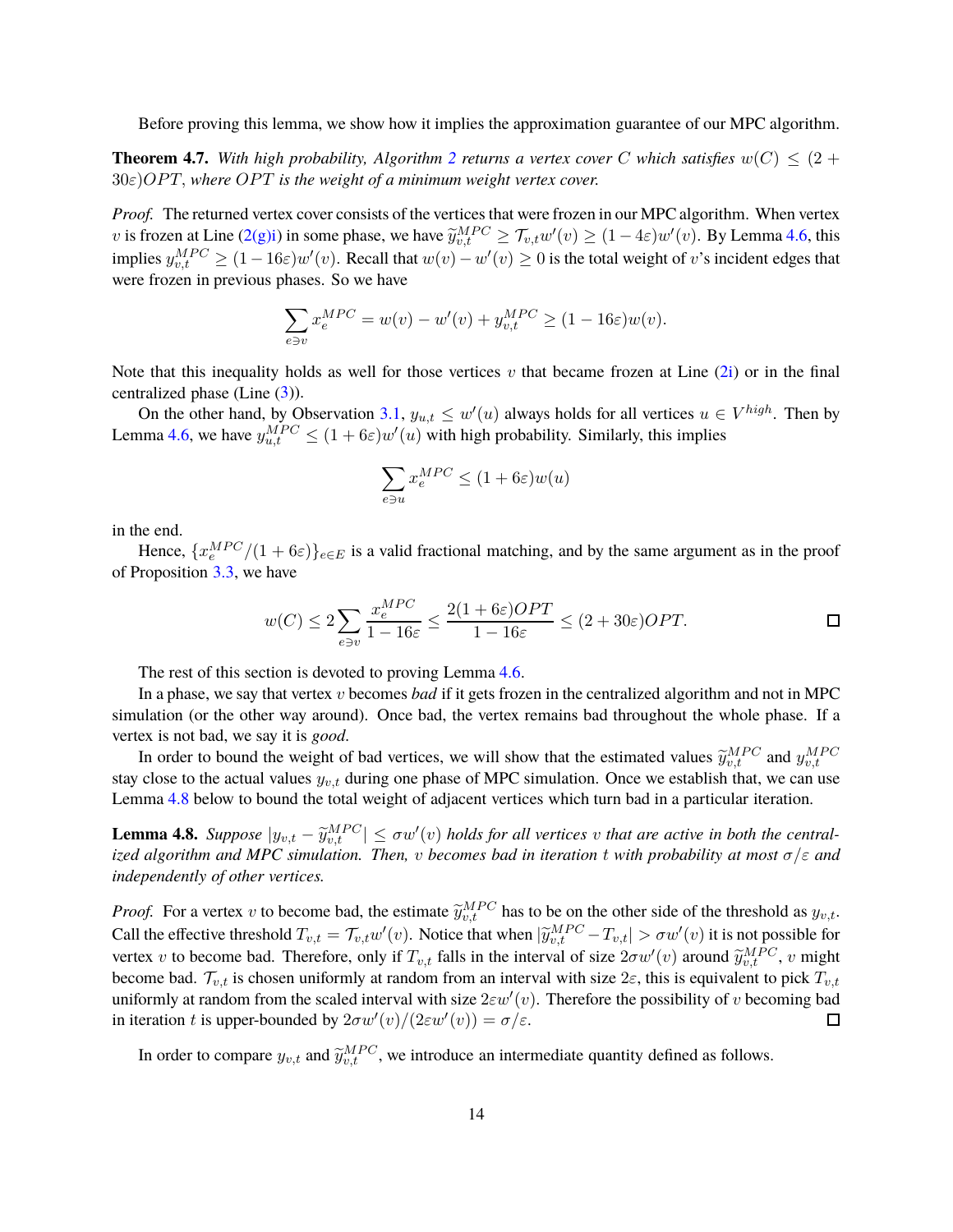**Definition 4.9.** For  $v \in V^{high}$ , let

$$
\widetilde{y}_{v,t} := 2m^{-0.2} \cdot 15^t + m \cdot \sum_{e \ni v; e \in E[V_i]} x_{e,t},
$$

where  $v \in V_i$ . Note that  $\widetilde{y}_{v,0} = \widetilde{y}_{v,0}^{MPC}$ , since  $x_{e,0} = x_{e,0}^{MPC}$ .

Instead of directly calculating a bound on  $|y_{v,t} - y_{v,t}^{MPC}|$  and  $|\widetilde{y}_{v,t} - \widetilde{y}_{v,t}^{MPC}|$ , we use a slightly different notion introduced below.

**Definition 4.10** (Weight difference)**.** Let

$$
\text{diff}(v,t):=\sum_{e\ni v; e\in E[V^{high}]}|x_{e,t}-x_{e,t}^{MPC}|.
$$

And, let

$$
\text{diff}^{local}(v,t) := m \cdot \sum_{e \ni v; e \in E[V_i]} |x_{e,t} - x_{e,t}^{MPC}|,
$$

where  $v \in V_i$ . Note that  $|y_{v,t} - y_{v,t}^{MPC}| \le \text{diff}(v,t)$ , and  $|\widetilde{y}_{v,t} - \widetilde{y}_{v,t}^{MPC}| \le \text{diff}^{\text{local}}(v,t)$ .

<span id="page-14-1"></span>Now we prove the concentration lemma, which immediately implies a bound on  $\tilde{y}_{v,t} - y_{v,t}$ .

**Lemma 4.11** (Concentration). Let  $1 \leq r \leq m^{1.2}$ , and let  $U \subseteq V^{high}$  be a random subset where each vertex *is included with probability*  $1/r$  *independently. For any*  $0 \le t \le I$  *and any vertex*  $v \in V^{high}$ *, with high probability,*

$$
\left| y_{v,t} - r \sum_{u \in U; (v,u) \in E[V^{high}]} x_{(v,u),t} \right| < m^{-0.2} \cdot w'(v).
$$

*Proof.* Denote  $w_{out}(v) = \frac{w'(v)}{d(v)}$  $\frac{u'(v)}{d(v)}/(1-\varepsilon)^t$ . For every incident edge  $e = (u, v)$ , we have

$$
0 \le x_{e,t} \le x_{e,0}/(1-\varepsilon)^t = \min\left\{\frac{w'(u)}{d(u)}, \frac{w'(v)}{d(v)}\right\}/(1-\varepsilon)^t \le w_{out}(v).
$$

Let

$$
X_v := \sum_{u \in U: (u,v) \in E[V^{high}]} x_{(u,v),t}/w_{out}(v),
$$

which is the sum of independent random variables in interval  $[0, 1]$ . By the definition of set U it is clear that

$$
\mathbb{E}[X_v] = \frac{1}{r} \sum_{e \ni v; e \in E[V^{high}]} x_{e,t}/w_{out}(v).
$$

By Observation [3.1,](#page-5-2)  $\sum_{e \ni v; e \in E[V^{high}]} x_{e,t} \leq w'(v) \leq d(v)w_{out}(v)$ . We then obtain

<span id="page-14-0"></span>
$$
d(v) \ge r \mathbb{E}[X_v].
$$
 (1)

Let

$$
\delta := \frac{m^{0.65} \sqrt{d(v)}}{r \mathbb{E}[X_v]}.
$$

We use Chernoff bound and analyze two cases: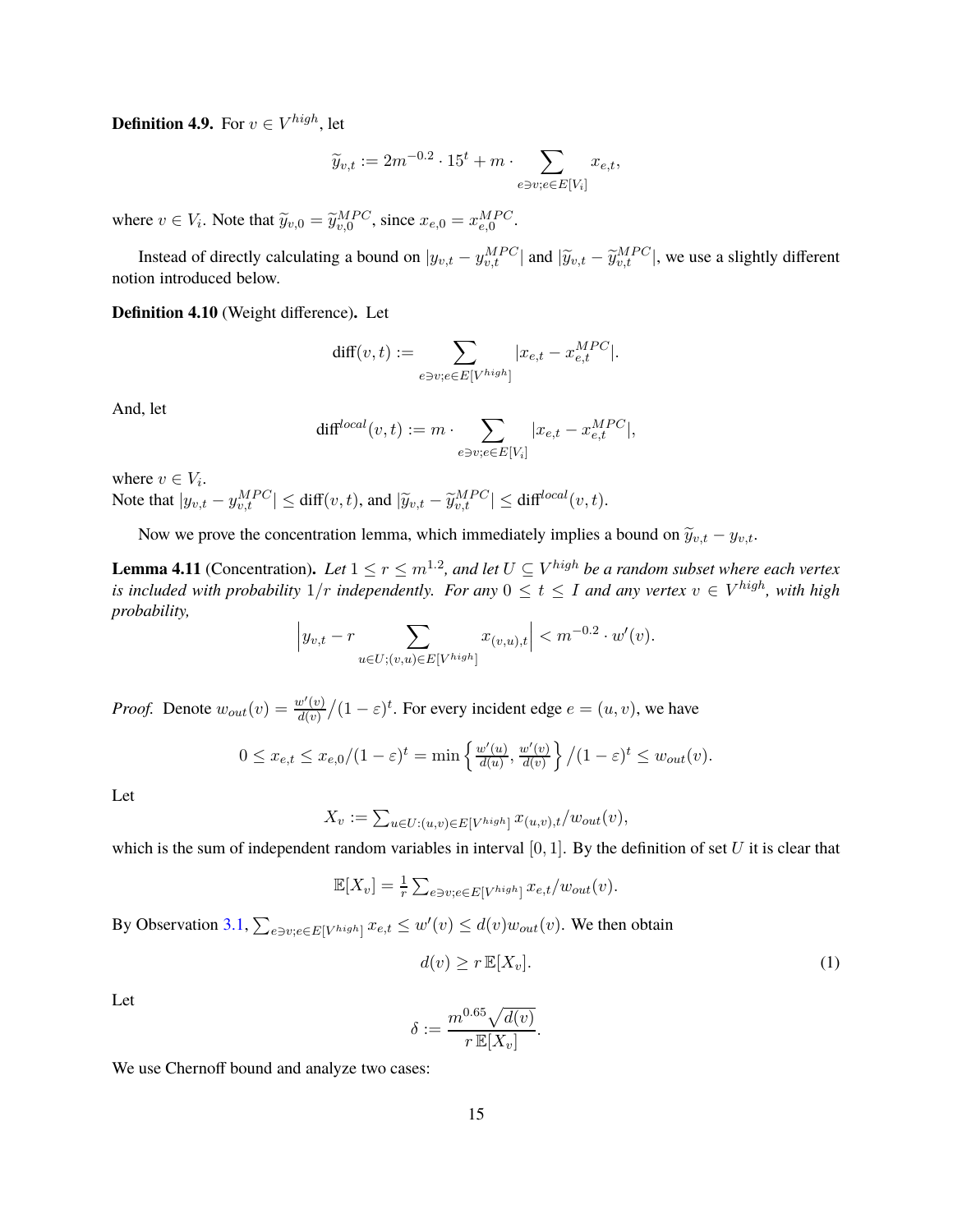• If  $\delta < 1$ ,

$$
\mathbb{P}\left[|X_v - \mathbb{E}[X_v]\right] \ge \delta \mathbb{E}[X_v]\right] \le 2 \exp(-\delta^2 \mathbb{E}[X_v]/3)
$$
  
=  $2 \exp\left(-\frac{m^{1.3}d(v)}{3r^2 \mathbb{E}[X_v]}\right)$   
 $\le 2 \exp(-m^{0.1}/3),$ 

where the last inequality follows from [\(1\)](#page-14-0) and  $r \leq m^{1.2}$ .

• If  $\delta \geq 1$ ,

$$
\mathbb{P}\left[|X_v - \mathbb{E}[X_v]| \ge \delta \mathbb{E}[X_v]\right] \le 2 \exp(-\delta \mathbb{E}[X_v]/3)
$$
  
=  $2 \exp\left(-\frac{m^{0.65}\sqrt{d(v)}}{3r}\right)$   
 $\le 2 \exp(-m^{0.4}/3),$ 

where the last inequality follows from  $d(v) \geq d^{0.95} = m^{1.9}$  for all  $v \in V^{high}$  and  $r \leq m^{1.2}$ . As  $m = \sqrt{d} > \log^{15} n$ , we conclude that with high probability  $|X_v - \mathbb{E}[X_v]| < \delta \mathbb{E}[X_v]$ , or equivalently

$$
|y_{v,t} - r \sum_{u \in U; (v,u) \in E[V^{high}]} x_{(v,u),t}| < rw_{out}(v) \cdot \delta \mathbb{E}[X_v]
$$
  
= 
$$
\frac{m^{0.65}}{\sqrt{d(v)}} \cdot w'(v)/(1-\varepsilon)^t
$$
  

$$
\leq m^{-0.3} \cdot w'(v)/(1-\varepsilon)^t
$$
  

$$
\leq m^{-0.2} \cdot w'(v),
$$

where the last inequality follows from  $(1/(1 - \varepsilon))^t \le (1/(1 - \varepsilon))^I \le m^{0.1}$ .

<span id="page-15-0"></span>**Corollary 4.12.** *For any*  $0 \le t \le I$  *and any vertex*  $v \in V^{high}$ *, with high probability,* 

$$
(2 \cdot 15^t - 1)m^{-0.2}w'(v) \leq \widetilde{y}_{v,t} - y_{v,t} \leq (2 \cdot 15^t + 1)m^{-0.2}w'(v).
$$

*Proof.* The proof directly follows from the definition of  $V_i$ , Definition [4.9,](#page-13-1) and Lemma [4.11.](#page-14-1)

<span id="page-15-1"></span>Now we will use induction to show that,  $y_{v,t}$ ,  $\widetilde{y}_{v,t}$ ,  $y_{v,t}^{MPC}$ , and  $\widetilde{y}_{v,t}^{MPC}$  stay close to each other, for every good vertex v.

**Lemma 4.13.** *For every*  $0 \le t \le I$ , the following hold with high probability for every  $v \in V^{high}$  that is *good by the start of iteration* t*:*

- *1.* diff( $v, t$ )  $\leq m^{-0.2} \cdot 15^t \cdot w'(v)$ ,
- 2.  $diff^{local}(v, t) \leq m^{-0.2} \cdot 15^t \cdot w'(v)$ , and,
- 3.  $0 \leq \widetilde{y}_{v,t}^{MPC} y_{v,t} \leq 4 \cdot m^{-0.2} \cdot 15^t \cdot w'(v)$ .

 $\Box$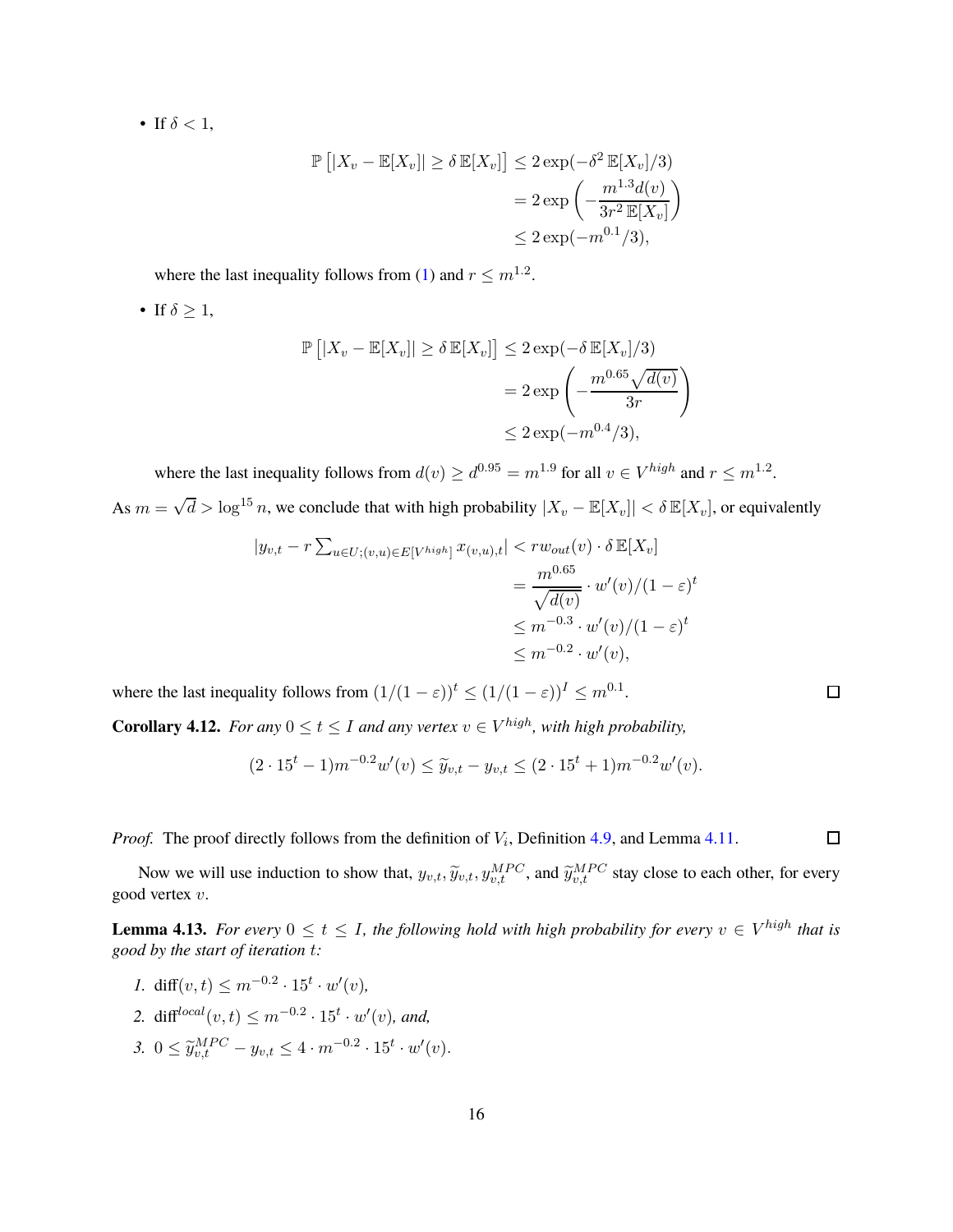*Proof.* Note that Item (3) directly follows from Item (2) and Corollary [4.12:](#page-15-0)

$$
\widetilde{y}_{v,t}^{MPC} - y_{v,t} = (\widetilde{y}_{v,t}^{MPC} - \widetilde{y}_{v,t}) + (\widetilde{y}_{v,t} - y_{v,t})
$$
\n
$$
\leq \text{diff}^{local}(v,t) + m^{-0.2}(2 \cdot 15^t + 1)w'(v)
$$
\n
$$
\leq m^{-0.2} \cdot 4 \cdot 15^t \cdot w'(v),
$$

and,

$$
\widetilde{y}_{v,t}^{MPC} - y_{v,t} = (\widetilde{y}_{v,t}^{MPC} - \widetilde{y}_{v,t}) + (\widetilde{y}_{v,t} - y_{v,t})
$$
\n
$$
\geq -\operatorname{diff}^{local}(v,t) + m^{-0.2}(2 \cdot 15^t - 1)w'(v)
$$
\n
$$
\geq 0.
$$

In the following we will prove Item (1) and Item (2) by induction. Assuming the statements hold for some  $t \geq 0$ , we bound diff $(v, t + 1)$  and diff<sup>local</sup> $(v, t + 1)$  by analyzing the evolution of weight differences in iteration  $t$ , for all  $v$  that remain good after iteration  $t$  finishes.

**Old bad vertices:** If  $|x_{e,t} - x_{e,t}^{MPC}| > 0$  for some  $e = (v, u)$ , then we must have  $x_{e,t} = x_{e,0}/(1 - \varepsilon)^{t_1}$ ,  $x_{e,t}^{MPC} = x_{e,0}/(1-\varepsilon)^{t_2}$  for some  $t_1 \neq t_2$ , that is, e was frozen at different iterations in the centralized and the MPC algorithms, or e was frozen in one algorithm but is still active in the other . In the former case, we have  $|x_{e,t} - x_{e,t}^{MPC}| = |x_{e,t+1} - x_{e,t+1}^{MPC}|$ . In the latter case, we assume w.l.o.g.  $t_1 < t_2 = t$ , and then

$$
\frac{|x_{e,t+1} - x_{e,t+1}^{MPC}|}{|x_{e,t} - x_{e,t}^{MPC}|} = \frac{|x_{e,0}/(1-\varepsilon)^{t_1} - x_{e,0}/(1-\varepsilon)^{t_2+1}|}{|x_{e,0}/(1-\varepsilon)^{t_1} - x_{e,0}/(1-\varepsilon)^{t_2}|}
$$

$$
= \frac{1 - (1-\varepsilon)^{1+t_2-t_1}}{1 - (1-\varepsilon)^{t_2-t_1}}
$$

$$
< 3,
$$

for small enough  $\varepsilon$ .

**New bad vertices:** We now analyze the edges  $e = (v, u)$  such that  $|x_{e,t} - x_{e,t}^{MPC}| = 0$ . If  $|x_{e,t+1}$  $x_{e,t+1}^{MPC}$  | > 0, then it must be that u turns bad in iteration t (since v remains good), and we have

$$
|x_{e,t+1} - x_{e,t+1}^{MPC}| = x_{e,t}/(1 - \varepsilon) - x_{e,t} \le 2\varepsilon x_{e,t}.
$$

By Item (3) and Lemma [4.8,](#page-13-0) each u that was good by the start of iteration t turns bad with probability at most

$$
4m^{-0.2} \cdot 15^t \cdot w'(v)/\varepsilon
$$

independently. Hence, by Lemma [4.11,](#page-14-1) the total contribution of such  $|x_{e,t+1} - x_{e,t+1}^{MPC}|$  in diff $(v, t + 1)$  is with high probability at most

$$
\sum_{\substack{e=(v,u)\in E[V^{high}];\\u \text{ turns bad}}} 2\varepsilon x_{e,t} \leq 2\varepsilon \cdot \frac{4m^{-0.2} \cdot 15^t w'(v)}{\varepsilon} (y_{v,t} + m^{-0.2} w'(v))
$$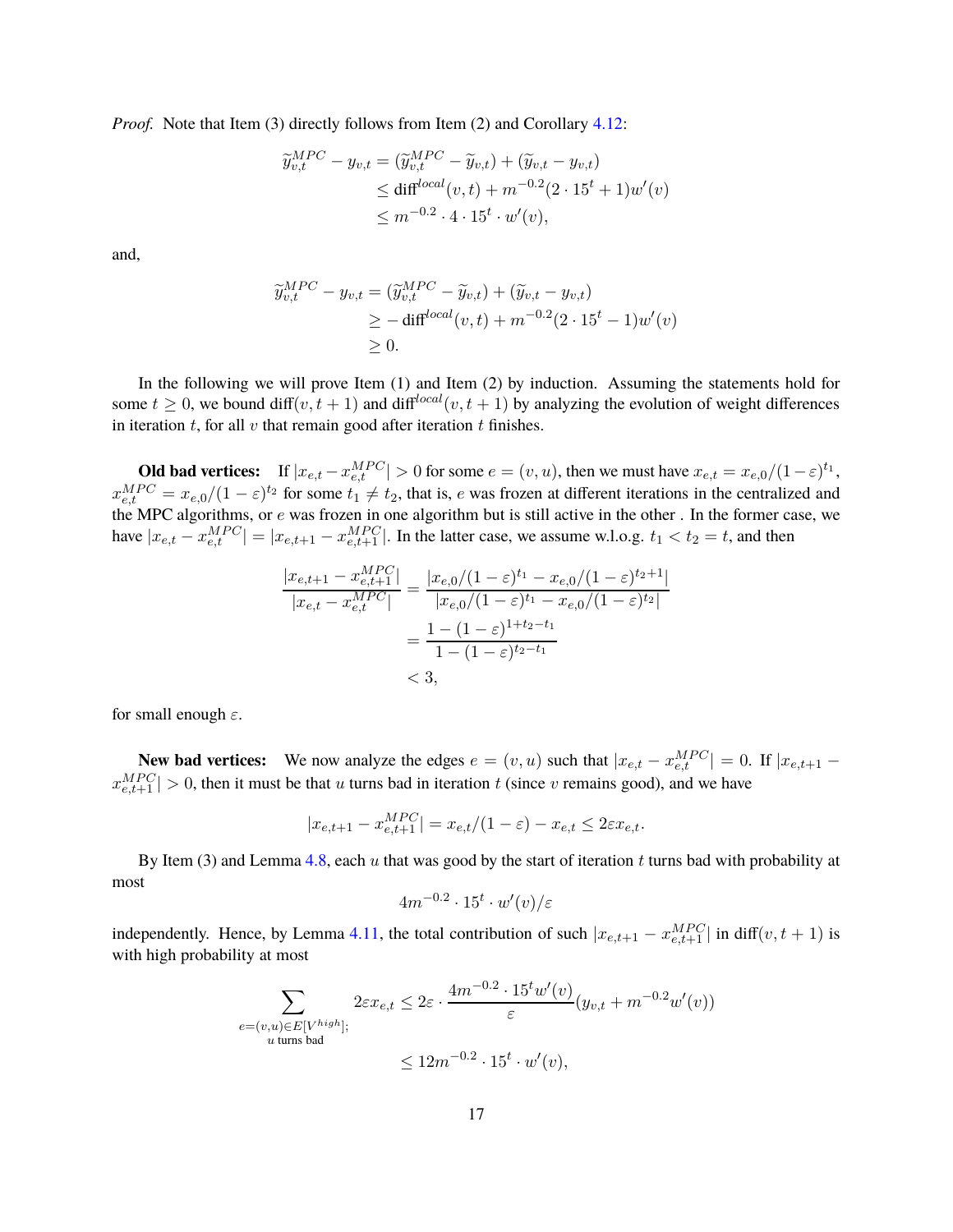where we used  $y_{v,t} \leq w'(v)$  and assumed  $m^{-0.2} \leq 1/2$ . Similarly, their contribution in diff<sup>local</sup> $(v, t + 1)$  is with high probability at most

$$
m \cdot \sum_{\substack{e = (v, u) \in E[V_i]; \\ u \text{ turns bad}}} 2\varepsilon x_{e,t} \le m \cdot 2\varepsilon \frac{4m^{-0.2}15^t w'(v)}{m\varepsilon} (y_{v,t} + m^{-0.2} w'(v))
$$
  

$$
\le 12m^{-0.2} \cdot 15^t \cdot w'(v).
$$

Finally, combining the effect of old bad vertices and new bad vertices, we have

$$
diff(v, t + 1)
$$
\n
$$
= \sum_{e \ni v; e \in E[V^{high}]} |x_{e,t+1} - x_{e,t+1}^{MPC}|
$$
\n
$$
= \sum_{e \ni v; e \in E[V^{high}]; \atop |x_{e,t} - x_{e,t}^{MPC}| > 0} |x_{e,t+1} - x_{e,t+1}^{MPC}| + \sum_{e \ni v; e \in E[V^{high}]; \atop |x_{e,t} - x_{e,t}^{MPC}| = 0} |x_{e,t} - x_{e,t}^{MPC}| = 0
$$
\n
$$
\leq \sum_{e \ni v; e \in E[V^{high}]; \atop |x_{e,t} - x_{e,t}^{MPC}| > 0} 3|x_{e,t} - x_{e,t}^{MPC}| + \sum_{e = (v,u) \in E[V^{high}]; \atop u \text{ turns bad}} 2\varepsilon x_{e,t}
$$
\n
$$
\leq 3 \text{ diff}(v, t) + 12m^{-0.2} \cdot 15^t \cdot w'(v)
$$
\n
$$
\leq m^{-0.2} \cdot 15^{t+1} \cdot w'(v).
$$

Similarly we can show diff<sup>local</sup> $(v, t + 1) \le m^{-0.2} \cdot 15^{t+1} \cdot w'(v)$ .

**Reminder of Lemma [4.6.](#page-12-1)** *With high probability, we have*

$$
|y_{v,t} - \widetilde{y}_{v,t}^{MPC}| \le 6\varepsilon \cdot w'(v),
$$

*and*

$$
|y_{v,t} - y_{v,t}^{MPC}| \le 6\varepsilon \cdot w'(v),
$$

for all  $0 \le t \le I$  and all  $v \in V^{high}$ .

*Proof.* If v is good by the start of iteration t, by Lemma  $4.13$ ,

$$
0 \le \widetilde{y}_{v,t}^{MPC} - y_{v,t} \le 4 \cdot 15^t m^{-0.2} w'(v) \le 4m^{-0.1} w'(v) \le \varepsilon w'(v),
$$

where we used  $t \leq I = \log m/(10 \log 15)$ , and assumed  $4m^{-0.1} \leq \varepsilon$ . And similarly we have

$$
|y_{v,t} - y_{v,t}^{MPC}| \le \text{diff}(v,t) \le 15^t m^{-0.2} w'(v) \le \varepsilon w'(v).
$$

Otherwise, suppose v turned bad in iteration  $t^* < t$ . Because  $\widetilde{y}_{v,t^*}^{MPC} - y_{v,t^*} \ge 0$ , it must be that v became frozen in MPC simulation while remained active in the centralized algorithm in iteration  $t^*$ . So

$$
\widetilde{y}_{v,t}^{MPC} = \widetilde{y}_{v,t^*}^{MPC} \ge \mathcal{T}_{v,t^*} w'(v) \ge (1 - 4\varepsilon)w'(v),
$$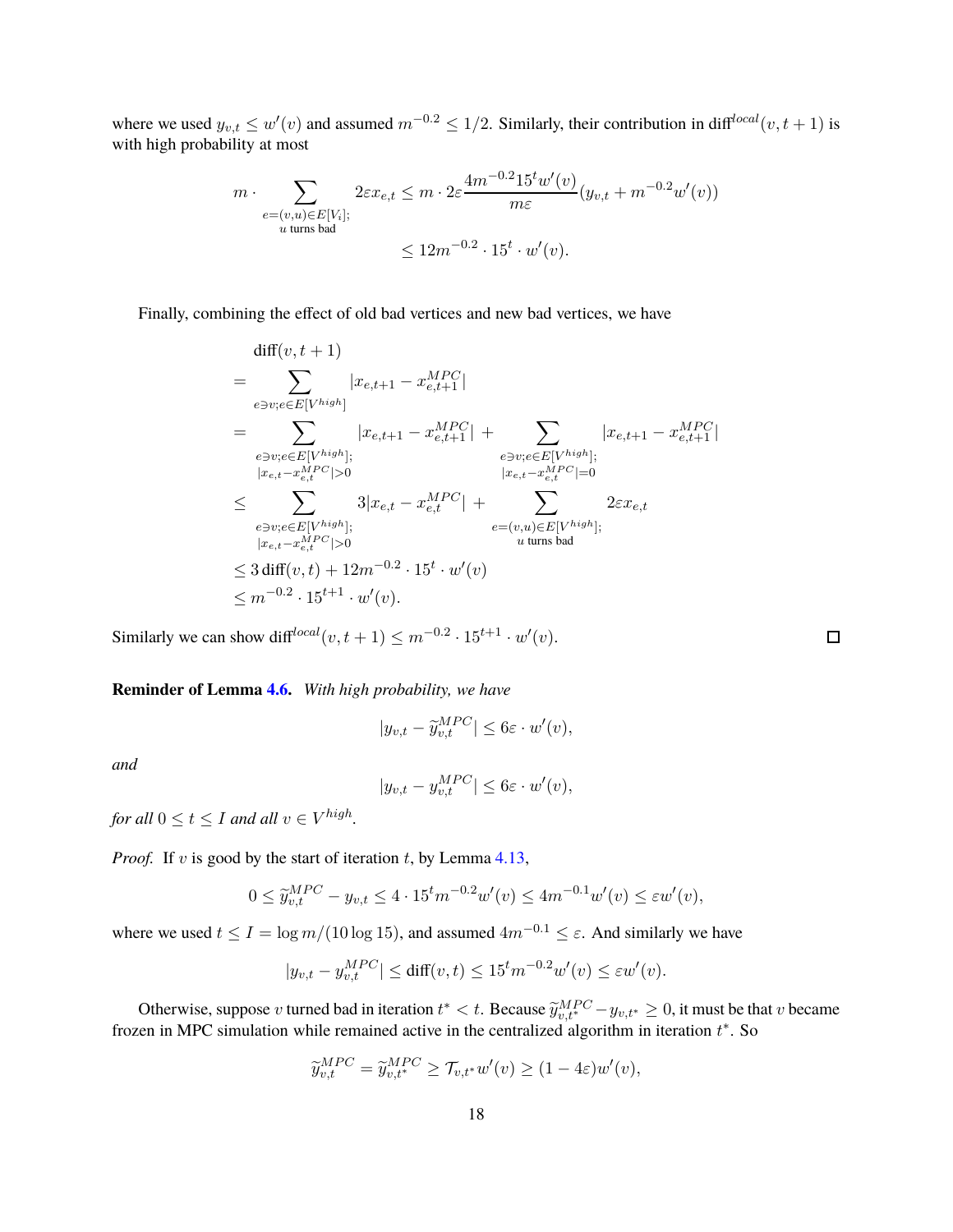Since  $v$  was good by the start of iteration  $t^*$ , we have

$$
y_{v,t^*} \ge \widetilde{y}_{v,t^*}^{MPC} - \varepsilon w'(v) \ge (1 - 5\varepsilon)w'(v).
$$

Then by monotonicity of  $x_{e,t}$  and Observation [3.1,](#page-5-2) we have  $y_{v,t^*} \leq y_{v,t} \leq w'(v)$ , implying that

$$
|y_{v,t^*} - y_{v,t}| \le 5\varepsilon w'(v).
$$

Hence, we have

$$
|y_{v,t} - \widetilde{y}_{v,t}^{MPC}| = |y_{v,t} - \widetilde{y}_{v,t^*}^{MPC}|
$$
  
\n
$$
\leq |y_{v,t} - y_{v,t^*}| + |y_{v,t^*} - \widetilde{y}_{v,t^*}^{MPC}|
$$
  
\n
$$
\leq 5\epsilon w'(v) + \epsilon w'(v)
$$
  
\n
$$
= 6\epsilon w'(v).
$$

Similarly,

$$
|y_{v,t} - y_{v,t}^{MPC}| \leq 6\varepsilon w'(v).
$$

### **Acknowledgements**

We are grateful to the reviewers of SPAA 2020 for their helpful comments.

The first author's work in this project was supported by funding from the European Research Council (ERC), under the European Union's Horizon 2020 research and innovation programme (grant agreement No. 853109).

## **References**

- <span id="page-18-2"></span>[ABB+19] Sepehr Assadi, MohammadHossein Bateni, Aaron Bernstein, Vahab Mirrokni, and Cliff Stein. Coresets meet EDCS: Algorithms for matching and vertex cover on massive graphs. In *Proceedings of the 30th ACM-SIAM Symposium on Discrete Algorithms (SODA)*, pages 1616–1635, 2019. [doi:10.1137/1.9781611975482.98](http://dx.doi.org/10.1137/1.9781611975482.98).
- <span id="page-18-1"></span>[ANOY14] Alexandr Andoni, Aleksandar Nikolov, Krzysztof Onak, and Grigory Yaroslavtsev. Parallel algorithms for geometric graph problems. In *Proceedings of the 46th ACM Symposium on Theory of Computing (STOC)*, pages 574–583, 2014. [doi:10.1145/2591796.2591805](http://dx.doi.org/10.1145/2591796.2591805).
- <span id="page-18-3"></span>[BBD+19] Soheil Behnezhad, Sebastian Brandt, Mahsa Derakhshan, Manuela Fischer, MohammadTaghi Hajiaghayi, Richard M. Karp, and Jara Uitto. Massively parallel computation of matching and MIS in sparse graphs. In *Proceedings of the 38th ACM Symposium on Principles of Distributed Computing (PODC)*, pages 481–490, 2019. [doi:10.1145/3293611.3331609](http://dx.doi.org/10.1145/3293611.3331609).
- <span id="page-18-4"></span>[BDH18] Soheil Behnezhad, Mahsa Derakhshan, and MohammadTaghi Hajiaghayi. Semi-MapReduce meets congested clique. *arXiv preprint*, 1802.10297, 2018. [arXiv:1802.10297](http://arxiv.org/abs/1802.10297).
- <span id="page-18-0"></span>[BHH19] Soheil Behnezhad, MohammadTaghi Hajiaghayi, and David G. Harris. Exponentially faster massively parallel maximal matching. In *Proceedings of the 60th IEEE Symposium on Foundations of Computer Science (FOCS)*, pages 1637–1649, 2019. [doi:10.1109/FOCS.2019.00096](http://dx.doi.org/10.1109/FOCS.2019.00096).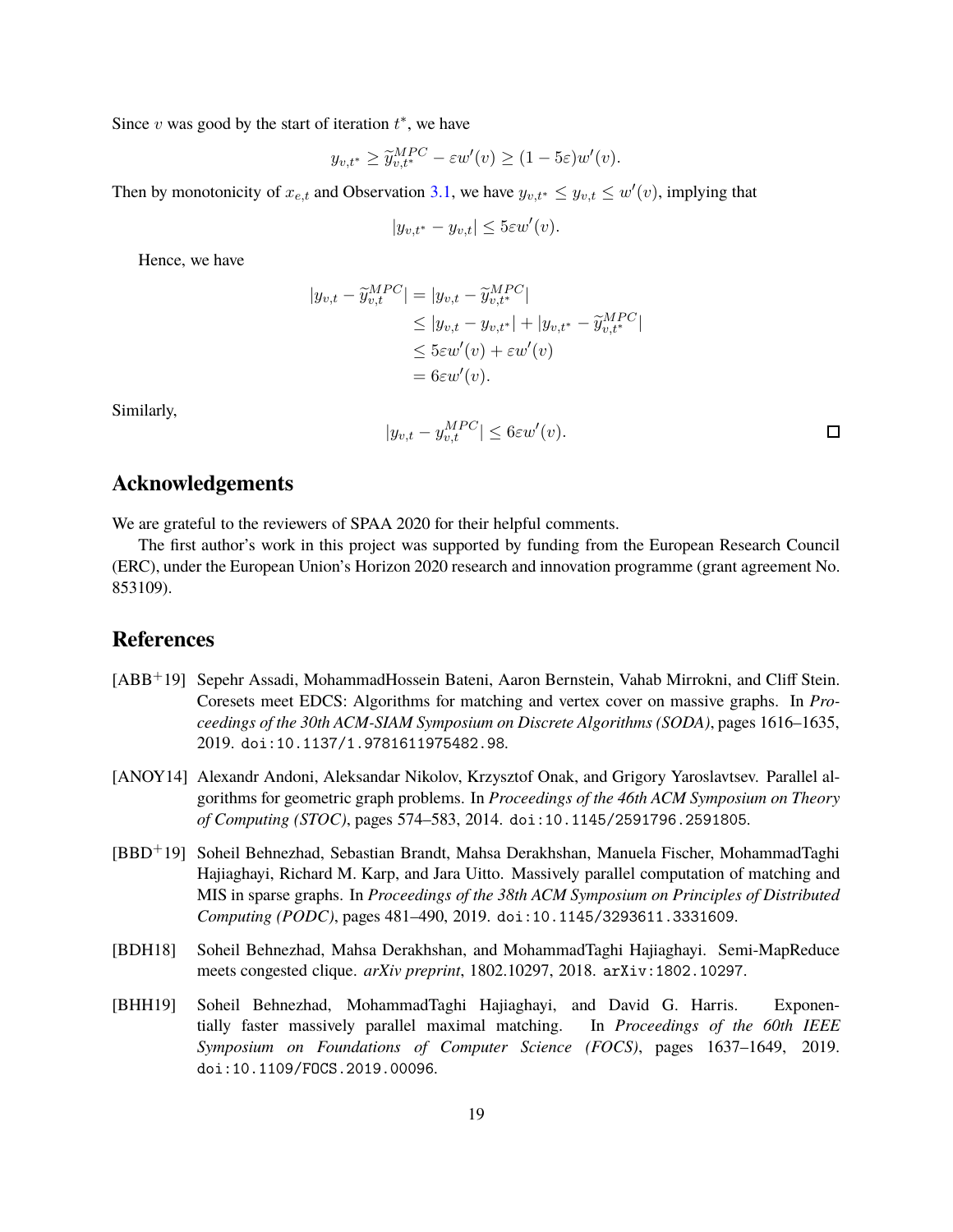- <span id="page-19-6"></span>[BKS17] Paul Beame, Paraschos Koutris, and Dan Suciu. Communication steps for parallel query processing. *Journal of the ACM*, 64(6):1–58, 2017. [doi:10.1145/3125644](http://dx.doi.org/10.1145/3125644).
- <span id="page-19-12"></span>[BYE81] Reuven Bar-Yehuda and Shimon Even. A linear-time approximation algorithm for the weighted vertex cover problem. *Journal of Algorithms*, 2(2):198–203, 1981. [doi:10.1016/0196-6774\(81\)90020-1](http://dx.doi.org/10.1016/0196-6774(81)90020-1).
- <span id="page-19-3"></span>[CŁM+19] Artur Czumaj, Jakub Łącki, Aleksander Mądry, Slobodan Mitrović, Krzysztof Onak, and Piotr Sankowski. Round compression for parallel matching algorithms. *SIAM Journal on Computing*, pages STOC18–1–STOC18–44, 2019. [doi:10.1137/18M1197655](http://dx.doi.org/10.1137/18M1197655).
- <span id="page-19-0"></span>[DG08] Jeffrey Dean and Sanjay Ghemawat. MapReduce: Simplified data processing on large clusters. *Communications of the ACM*, 51(1):107–113, 2008. [doi:10.1145/1327452.1327492](http://dx.doi.org/10.1145/1327452.1327492).
- <span id="page-19-10"></span>[DP09] Devdatt Dubhashi and Alessandro Panconesi. *Concentration of measure for the analysis of randomized algorithms*. Cambridge University Press, 2009.
- <span id="page-19-5"></span>[FMS+10] Jon Feldman, Shanmugavelayutham Muthukrishnan, Anastasios Sidiropoulos, Cliff Stein, and Zoya Svitkina. On distributing symmetric streaming computations. *ACM Transactions on Algorithms*, 6(4):1–19, 2010. [doi:10.1145/1824777.1824786](http://dx.doi.org/10.1145/1824777.1824786).
- <span id="page-19-4"></span>[GGK+18] Mohsen Ghaffari, Themis Gouleakis, Christian Konrad, Slobodan Mitrović, and Ronitt Rubinfeld. Improved massively parallel computation algorithms for MIS, matching, and vertex cover. In *Proceedings of the 37th ACM Symposium on Principles of Distributed Computing (PODC)*, pages 129–138, 2018. [doi:10.1145/3212734.3212743](http://dx.doi.org/10.1145/3212734.3212743).
- <span id="page-19-8"></span>[GKMS19] Buddhima Gamlath, Sagar Kale, Slobodan Mitrović, and Ola Svensson. Weighted matchings via unweighted augmentations. In *Proceedings of the 38th ACM Symposium on Principles of Distributed Computing (PODC)*, pages 491–500, 2019. [doi:10.1145/3293611.3331603](http://dx.doi.org/10.1145/3293611.3331603).
- <span id="page-19-2"></span>[GSZ11] Michael T. Goodrich, Nodari Sitchinava, and Qin Zhang. Sorting, searching, and simulation in the MapReduce framework. In *Proceedings of the 22nd International Symposium on Algorithms and Computation (ISAAC)*, pages 374–383, 2011. [doi:10.1007/978-3-642-25591-5\\_39](http://dx.doi.org/10.1007/978-3-642-25591-5_39).
- <span id="page-19-9"></span>[GU19] Mohsen Ghaffari and Jara Uitto. Sparsifying distributed algorithms with ramifications in massively parallel computation and centralized local computation. In *Proceedings of the 30th ACM-SIAM Symposium on Discrete Algorithms (SODA)*, pages 1636–1653, 2019. [doi:10.1137/1.9781611975482.99](http://dx.doi.org/10.1137/1.9781611975482.99).
- <span id="page-19-11"></span>[Hoc82] Dorit S. Hochbaum. Approximation algorithms for the set covering and vertex cover problems. *SIAM Journal on Computing*, 11(3):555–556, 1982. [doi:10.1137/0211045](http://dx.doi.org/10.1137/0211045).
- <span id="page-19-1"></span>[IBY+07] Michael Isard, Mihai Budiu, Yuan Yu, Andrew Birrell, and Dennis Fetterly. Dryad: Distributed data-parallel programs from sequential building blocks. In *Proceedings of the 2nd ACM SIGOPS/EuroSys European Conference on Computer Systems*, pages 59–72, 2007. [doi:10.1145/1272996.1273005](http://dx.doi.org/10.1145/1272996.1273005).
- <span id="page-19-7"></span>[II86] Amos Israeli and Alon Itai. A fast and simple randomized parallel algorithm for maximal matching. *Information Processing Letters*, 22(2):77–80, 1986. [doi:10.1016/0020-0190\(86\)90144-4](http://dx.doi.org/10.1016/0020-0190(86)90144-4).